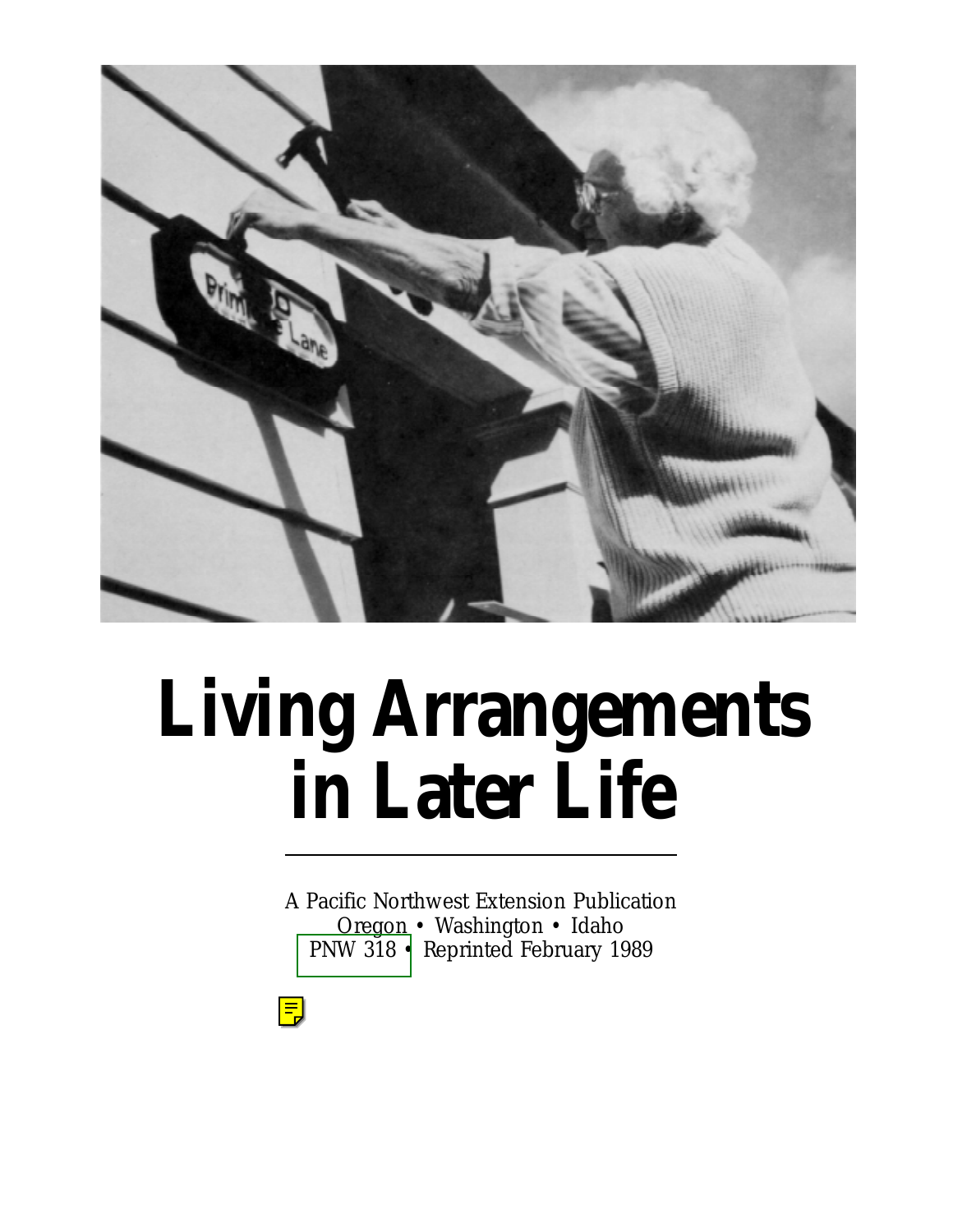### **Contents**

| Maintaining Older People                          |  |
|---------------------------------------------------|--|
|                                                   |  |
| <b>When Your Relative</b>                         |  |
|                                                   |  |
| Group Living Arrangements  12                     |  |
|                                                   |  |
|                                                   |  |
|                                                   |  |
|                                                   |  |
| $\overbrace{\phantom{aaaaa}}^{\text{WASHINGTON}}$ |  |

**Pacific Northwest cooperative Extension bulletins** are joint publications of the three Pacific Northwest states—Oregon, Washington, and Idaho. Similar crops, climate, and topography create a natural geographic unit that crosses state lines. Since 1949 the PNW program has published more than 300 titles. Joint writing, editing, and production has prevented duplication of effort, broadened the availability of faculty specialists, and substantially reduced costs for the participating states.

Published and distributed in furtherance of the Acts of Congress of May 8 and June 30, 1914, by the Oregon State University Extension Service, O.E. Smith, director; Washington State University Cooperative Extension, F.L. Poston, director; the University of Idaho Cooperative Extension Service, H.R. Guenthner, director; and the U.S. Department of Agriculture cooperating.

The three participating Extension Services offer educational programs, activities, and materials without regard to race, color, national origin, sex, age, or disability as required by Title VI of the Civil Rights Act of 1964, Title IX of the Education Amendments of 1972, and Section 504 of the Rehabilitation Act of 1973. The Oregon State University Extension Service, Washington State University Cooperative Extension, and the University of Idaho Cooperative Extension Service are Equal Opportunity Employers. 1.00/1.00/1.00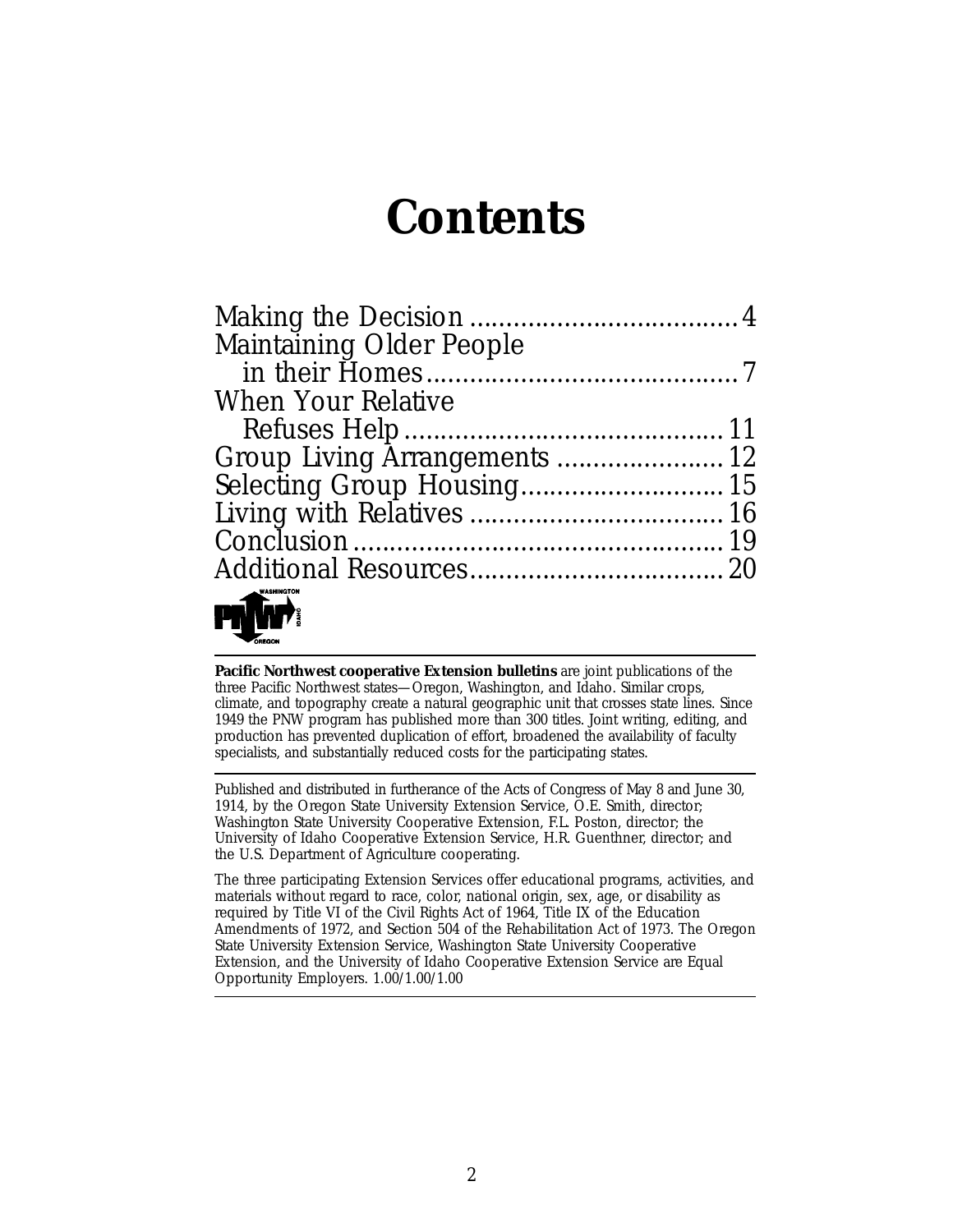# **Living Arrangements in Later Life**

*V. L. Schmall and R. E. Stiehl*

Sooner or later most families face the question of "What shall we do?" when an aging relative begins to have difficulty living alone. We hear the concerns expressed all around us:

"Dad's so unsteady on his feet. I don't see how he can continue to live alone. He's already fallen twice this week. I'm scared he'll fall and really injure himself next time. He refuses help and he won't move. I don't know what to do."

"Mom had a stroke and the doctor says she can't return home. It looks like she'll have to live with us or go to a nursing home. We've never really gotten along but she'll be very angry if we place her in a nursing home."

"We thought we had everything settled when Dad moved into a retirement home 2 years ago. Now we've been told Dad has to move because he forgets to come to meals and has been found wandering in the halls at night."

"Grandmother has become increasingly depressed and isolated in her home. She won't cook and she hardly eats. She has outlived most of her friends.

Wouldn't she be better off living with other people and where meals, activities, and social contact are provided?"

Such situations and decisions are never easy, and there is no single or easy answer. The emotions experienced by everyone can further complicate decision-making and make an objective evaluation even more difficult. We all want the best for our older family members, but it can be difficult to know what is best. And, sometimes our ideas about the most appropriate living arrangement are quite different from those of our older relative.

This publication suggests guidelines for effective decision-making when completely independent housing is no longer feasible. It also discusses a variety of living arrangement options for older adults. Although this information may not ease the emotional impact of a decision, it should help you and your family make decisions that are best for everyone concerned. ■

**Vicki L. Schmall,** Extension gerontology specialist, Oregon State University, and **Ruth Stiehl,** coordinator, Training and Development, School of Education, Oregon State University.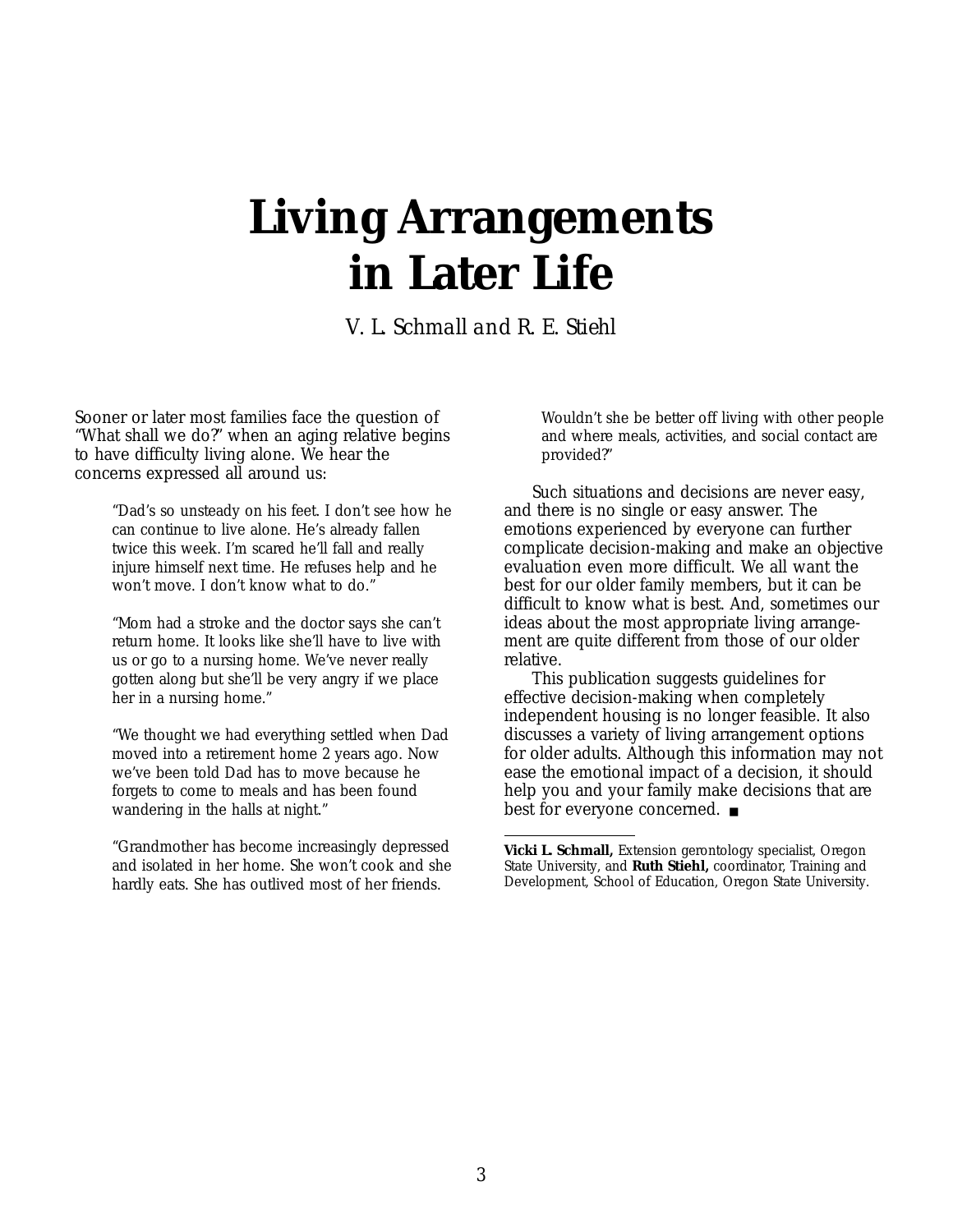# **Making the Decision**

It's difficult to watch a parent struggling to maintain a home and function independently. You probably feel emotionally torn between whether to allow your parent to be as independent as possible or to create a more secure environment. You may wonder if you should force a change, particularly if you feel your parent's choice is not in his or her best interest. And, you may find yourself feeling guilty regardless of the decision.

The following are important questions to ask yourself when faced with a decision.

#### **Yes No**

- Do I know my family member's current  $\mathbf{1}$ and long-term care needs?
	- Am I knowledgeable about his or her  $\Box$ capabilities as well as his or her limitations?
	- $\perp$ Have I gathered information on all available options to meet my relative's needs?
	- Do I know and understand his or her preferences?
	- Do I respect my family member's preferences, even if they conflict with mine?
- Am I willing to allow him or her to take  $\mathbb{R}$ some risks which may have negative consequences for him or her (but will not affect others)?
- Am I fully informed about my relative's financial situation?
- Is my family member involved (as much as possible) in making decisions about his or her living situation?
- Is everyone who will be affected by a potential decision involved in making the decision?
- Do I know how other relatives (e.g.  $\perp$ brothers and sisters) feel about the situation and how they are willing to help?

If you answered "yes" to the above questions, you are already on the way to making the best decision.

### **Understand Your Relative's Needs and Feelings**

Before deciding what must be done, you need to know how well your family member functions in daily activities, and the personal and environmental factors that make independent living difficult. The more you understand your relative's needs, the easier it will be to choose an appropriate living arrangement. Some of the areas in which people often need help are:

- meal preparation
- home maintenance
- health care
- mobility and transportation
- housekeeping
- overcoming loneliness
- assistance with taking medication
- management of finances
- bathing and personal care.

In addition to understanding the ways your family member relies on others for help, consider the ways he or she manages alone. And, also try to anticipate what his or her needs may be in the near future.

Answering the following questions will help you clarify your parent's situation and needs:

- What specific change(s) is my family member experiencing? What problems/needs are these changes creating for him or her?
- Are the needs temporary or permanent?
- Is occasional or continuous help needed? How long is my relative likely to need assistance?
- How does my family member feel about these changes? Does he or she see them as problems?
- In what ways has my relative compensated for these changes?
- Which, if any, of these changes are harmful to my family member's well-being or to others?

If you need help to determine your relative's level of functioning, seek professional guidance. Your relative's physician, a nurse, or a social worker can provide an objective assessment. A professional evaluation can help you feel more confident about your family member's needs and the assistance he or she requires.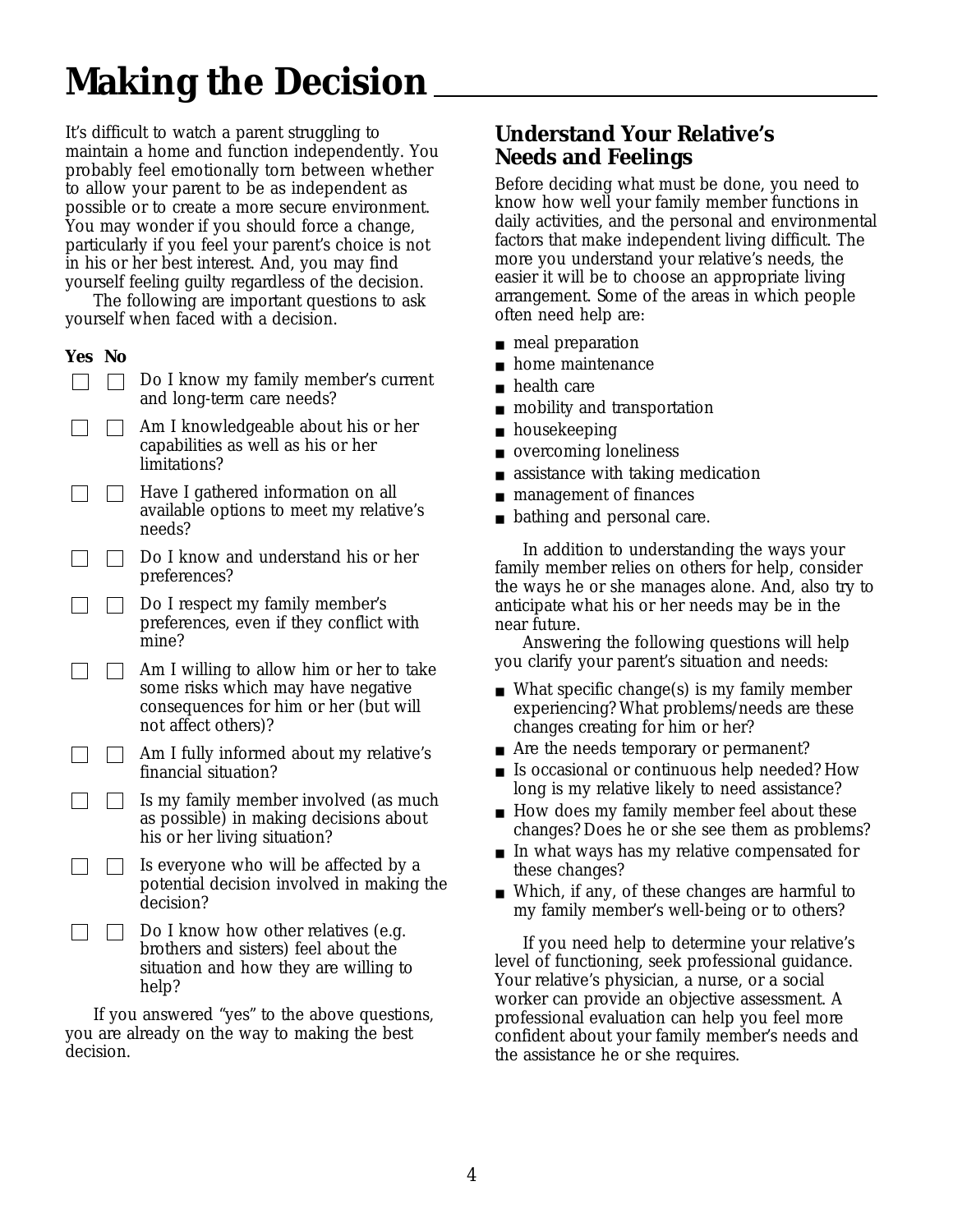Try to put yourself in your relative's situation and understand the significance of accepting help or moving to a new environment. Sometimes an older person welcomes a change when failing health, death of a spouse, limited income, or the upkeep of a home makes it difficult to maintain a home. Frequently, however, a change is traumatic and stress-producing even when it is "for the better."

Our home holds special meanings for most of us. It can represent personal identity, freedom, a familiar way of life, security, stability, and independence. Thus, a change in living arrangements is usually stressful. A move can mean not only the loss of a house, but also separation from friends, familiar surroundings, possessions, and ties between the past and present. For many people, accepting help or having to move can create a feeling of vulnerability and loss of personal identity and control.

### **Involve Your Relative in Decisions**

The older person for whom plans are being made should be actively involved in making decisions. It's vital to plan with, not for, your family member! Preferences should be discussed and alternatives evaluated together. No adult likes to have decisions made for him or her no matter how "wise" those decisions may be. It's easier to accept and adapt to an unwelcome change when one has been involved in planning for it.

Talk with your family member about his or her desires and priorities. Determining the importance of the following items will help you and your relative make a more informed decision.

| <b>Your Family Member's Priorities</b>                         |                          |                              |                         |
|----------------------------------------------------------------|--------------------------|------------------------------|-------------------------|
|                                                                | <b>Very</b><br>Important | <b>Somewhat</b><br>Important | <b>Not</b><br>Important |
| Staying in current home                                        |                          |                              |                         |
| Staying in present community                                   |                          |                              |                         |
| Living near family                                             |                          |                              |                         |
| Living near friends                                            |                          |                              |                         |
| Living near place of worship                                   |                          |                              |                         |
| Availability of medical services                               |                          |                              |                         |
| Access to social and recreational activities                   |                          |                              |                         |
| Privacy                                                        |                          |                              |                         |
| Companionship                                                  |                          |                              |                         |
| Keeping costs affordable                                       |                          |                              |                         |
| Keeping a pet                                                  |                          |                              |                         |
| Having own household and personal possessions                  |                          |                              |                         |
| Convenience of shopping                                        |                          |                              |                         |
| Security                                                       |                          |                              |                         |
| Availability of transportation                                 |                          |                              |                         |
| Help with household tasks                                      |                          |                              |                         |
| Assistance with meal preparation                               |                          |                              |                         |
| Assistance with personal care<br>(bathing, dressing, grooming) |                          |                              |                         |
| Help with taking medications                                   |                          |                              |                         |
|                                                                |                          |                              |                         |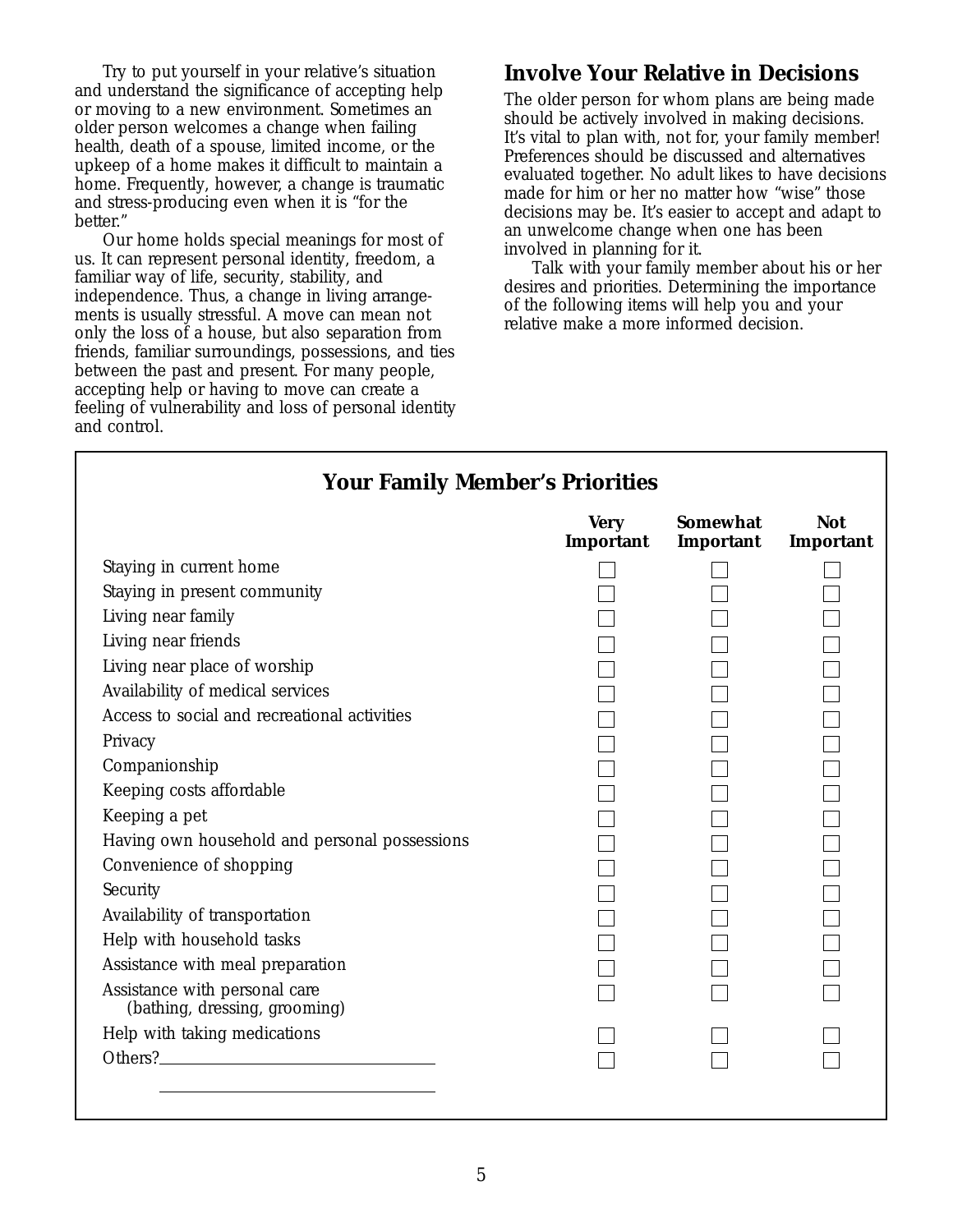Involving your relative in decision-making does not necessarily mean decisions are left totally up to him or her. Decisions should not burden others unnecessarily. You can set limits on what you and other family members can do. Then, within those limits the person can make the decision.

If your older relative is very ill or mentally incapacitated, you may need to make the decision but you don't have to make it alone! The physician and other professionals involved in your family member's care can provide guidance. Even then, you should involve your relative in the planning as much as possible. If a move is necessary, explain the move and the reasons for it, even if you think your relative cannot possibly understand. It may help reduce the stress of a move.

#### **Express Your Concerns**

It's important to express your concerns to your relative. The most positive way to do this is to make "I" statements (which express your feelings) and describe specifically the situation or behavior that concerns you. An example might be, "Mom, I'm worried about your living alone because of your dizzy spells. I'm afraid you'll fall and hurt yourself. I need to talk with you about my concern." Your family member is more likely to listen and discuss your concerns when you express them in a caring way and respect his or her right to make decisions.

Even though your relative's current living situation may create concern and fear for you, your family member has the right to make choices and to take risks as long as he or she is not mentally

incapacitated and those risks do not endanger others. However, along with those rights goes the responsibility for accepting the consequences of a decision. Sometimes it helps to communicate this perspective to your family member and to set limits on the help you will give.

If your family member who chose to remain at home falls and breaks a hip, you'll probably feel terrible and guilty for yielding to his or her wishes. But remember, the decision was your relative's not yours. If your relative places unrealistic expectations on you, you need to say so. For example, one 78-year-old man expected his 35-year-old daughter to take care of him even though she had three young children and her past relationship with him had not been a good one.

### **Investigate Options**

The goal should be to select an affordable living arrangement that meets your family member's needs and provides maximum independence. Before exploring options, know the financial resources available to your family member since these will determine potential private and public options.

Try not to have preconceived ideas about the best choice and consider the benefits and limitations of each option. Your family member will probably feel more control if he or she has at least two options from which to select.

Three major living arrangement options will be discussed: ways to maintain older persons in their homes, group living arrangements, and the older person and family living together. ■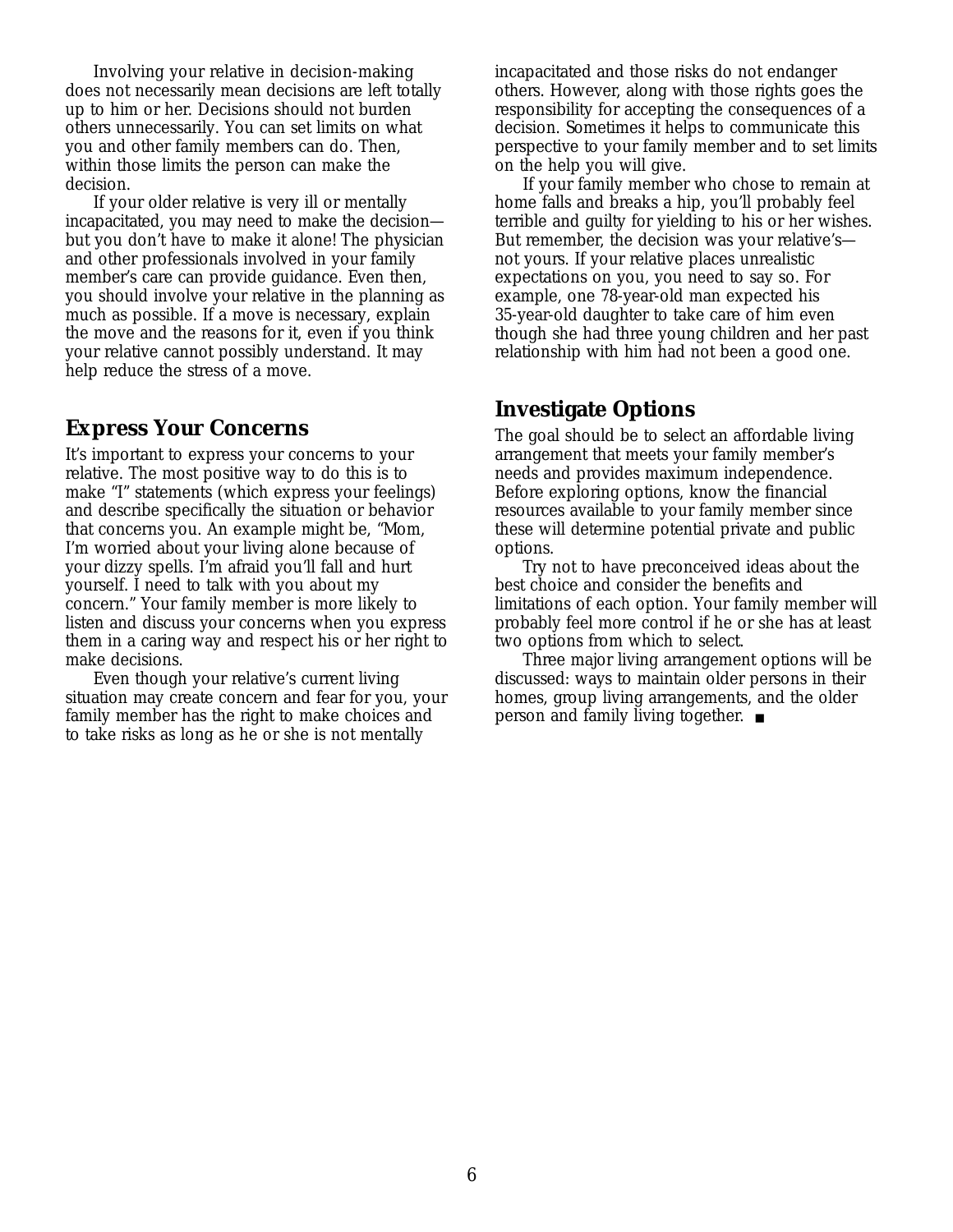### **Maintaining Older People in Their Homes**

Most older people want to live independently in their own homes as long as possible. Some struggle to live alone and retain their independence, freedom, and privacy, even when it becomes increasingly difficult because of frailty, poor health, or limited income.

Usually independence is not an all-or-nothing proposition, and a person's level of independence can change from time to time. Most older people who require help need it only in certain areas of their lives. If such assistance is received, they can continue to live independently. Occasional help with grocery shopping, transportation, heavy housecleaning, or other specific tasks—from family, friends, neighbors, or community agencies is sometimes all that is needed.

Before considering a change in living arrangements, explore ways of maintaining your relative in his or her present home. Look back at the needs you outlined on page 4 and the priorities you checked on page 5. With these in mind, the following approaches may enable your family member to remain in his or her own home.

- Using community programs designed to assist the elderly
- Obtaining special aids for independent living
- Modifying the home
- Homesharing

### **Community Services**

In many communities, various support services enable older people to remain independent in their own homes. However, the types of services available vary depending on the community.

Before investigating services available in your relative's community, make a list of the types of assistance your relative requires and how frequently the help is needed. Then, explore your relative's community. Do not rule out anything at this stage. This is the time to consider all alternatives.

The local Area Agency on Aging (or the State Unit on Aging) can give you information about where to go for the help you need. Many social service agencies, home health agencies, and senior centers can also help you locate services, or may even provide some needed services.

If your family member has difficulty preparing meals or simply doesn't eat well, community programs that may be available include:

#### *Congregate meals/nutrition site program.*

Meals are provided in group settings, often located in senior centers, schools, churches, and housing projects for the elderly. The program emphasizes social contact as well as providing nutritious meals. Transportation is sometimes provided. Participants contribute what they can to the cost of the meal.

*Home-delivered meals/Meals on Wheels.* Meals are delivered to homebound elderly daily or several times per week.

For the person who is lonely and needs companionship, the following programs may help:

*Telephone Reassurance.* A daily telephone call is made to your family member at an agreedupon time. If the telephone is not answered, the caller immediately notifies a designated person or agency (friend, neighbor, police, fire department) who investigates.

*Friendly Visitors/Senior Companions.* Either volunteers or paid individuals visit homebound elders regularly, often once or twice a week. They do whatever a friend might do: talk with the person, play cards or games, write letters, read aloud, or just sit and listen.

*Senior center.* Depending on the geographic area, a senior center may offer a variety of recreational and social activities and supportive services—information and referral, meal programs, financial counseling, in-home services, legal assistance, health screenings, grocery delivery, help in applying for Medicare and Medicaid, and transportation.

*Adult day care.* A program for frail older adults who need assistance, but not continuous care. Services range from social and recreational activities to health care—therapy, assistance with medicine, and personal care. Transportation is sometimes provided.

*Bookmobiles/library services.* Local libraries often offer special programs and services for the elderly.

If your relative needs assistance with household tasks, but can otherwise care for himself or herself, help may be provided by:

*Handyman and chore service.* Workers are provided at reduced cost for minor home repairs, home maintenance (e.g. putting up storm windows, mowing the lawn), heavy household cleaning, and other chores. The service usually does not include major home improvements.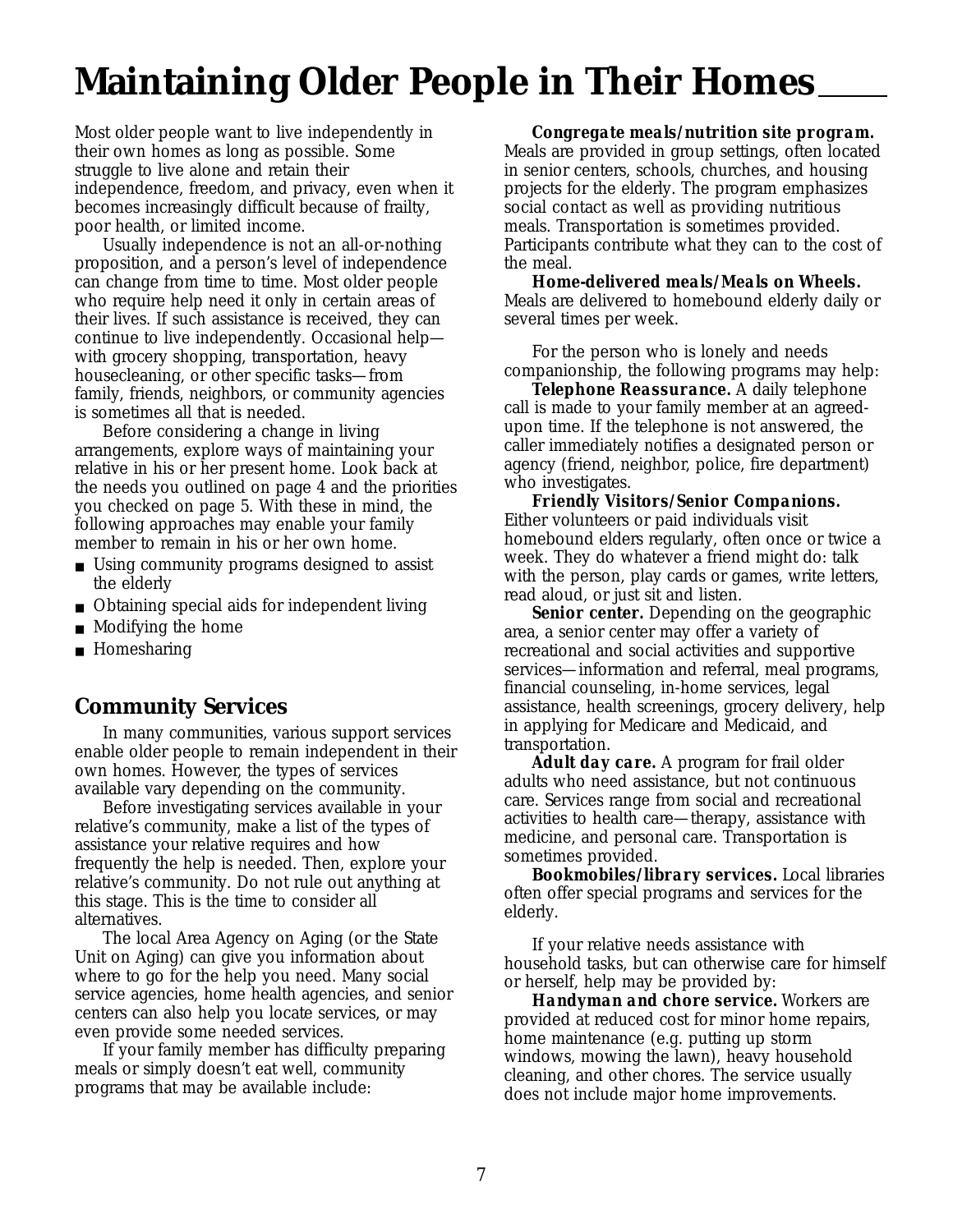*Homemakers/Home Care.* Assistance is given with activities of daily living, such as meal preparation, essential shopping, laundry, and grooming. Health care and nursing services are not provided.

*Home improvement/weatherization.* Limited home improvement grants or loans are available to older persons who meet income eligibility guidelines. Funds can be used for roofing, ramps, and insulation.

For the person who no longer can drive or finds public transportation difficult, the following may be available:

*Senior transportation.* Frequently listed in the telephone directory under names such as "Dial A Ride," transportation may be available for medical appointments, grocery shopping, nutrition site programs, and other necessary travel. Some programs have buses or vans equipped with lifts or ramps for wheelchairs.

*Escort service.* A service often provided by volunteers who use their private vehicles to transport elders to and from their destination.

For the elderly who live alone and have little contact with others, there is often a concern that they will go unnoticed if they get sick, fall, or otherwise become unable to summon assistance. Available programs may include:

*In-home medical alert program (Emergency Response System; Lifeline).* An electronic device carried by the older person sends a signal to a central dispatcher, often located at a hospital, if he or she falls or needs help. Emergency assistance is summoned if the person does not answer the telephone. Help is available round-the-clock.

*Postal alert.* The postal service alerts a designated person when mail is accumulating in the mailbox of an older person. In some communities, as a part of a "Gatekeeper Program," utility meter readers, paper deliverers, and other people who have contact with the elderly in the course of their jobs are being trained to recognize older people who may need help.

If health care is the concern, help may be available from:

*Home health agencies.* Services generally include skilled nursing care; physical, occupational, and speech therapy; social work services; and personal care—assistance with bathing, dressing, grooming, and exercising.

*Hospice.* Program offers a range of care and support services to terminally ill patients and their families during the last stages of disease.

Hospital social workers and discharge planners or local home health agencies can provide information about home health care services available in your relative's community. Some home health care is reimbursable by Medicare, Medicaid, and some private health insurance policies, but only under very specific conditions. These conditions may include: person must require part-time skilled nursing care, physical therapy, or speech therapy; the older person is confined to home; and home health care was ordered by a physician. A home health agency also must be certified to be eligible for Medicare and Medicaid payments.

*Contacting agencies.* It will help if you are fully informed about your relative's needs and financial situation before you contact community agencies. Fees for the above services will vary depending on the type and extent of service provided. Some programs charge on a sliding scale, and the fee is determined by the ability of the person to pay. Others have a set fee based on the services provided and hours of staff time required. Some volunteer groups provide services at no charge or for a small donation.

To get the most complete information, develop a list of questions in advance of calling agencies. Although the appropriate questions will depend upon the assistance needed, you may want to consider the following questions:

- What kinds of help are available from your agency? Or, if you know the specific help you need, ask if the agency provides that assistance.
- During what hours can the service be provided?
- What is the length of time the service can be provided?
- What are the eligibility requirements? What medical or financial documentation, if any, is needed?
- How much does the service cost?
- What are the qualifications, training, and credentials of staff?
- Is the agency bonded?
- Who is liable and responsible if an employee has an accident on the premises of a person's home? if anything is stolen?
- Who can I contact if I have concerns about the services provided?
- What is the application procedure? Is there someone in the agency who can assist with the application process?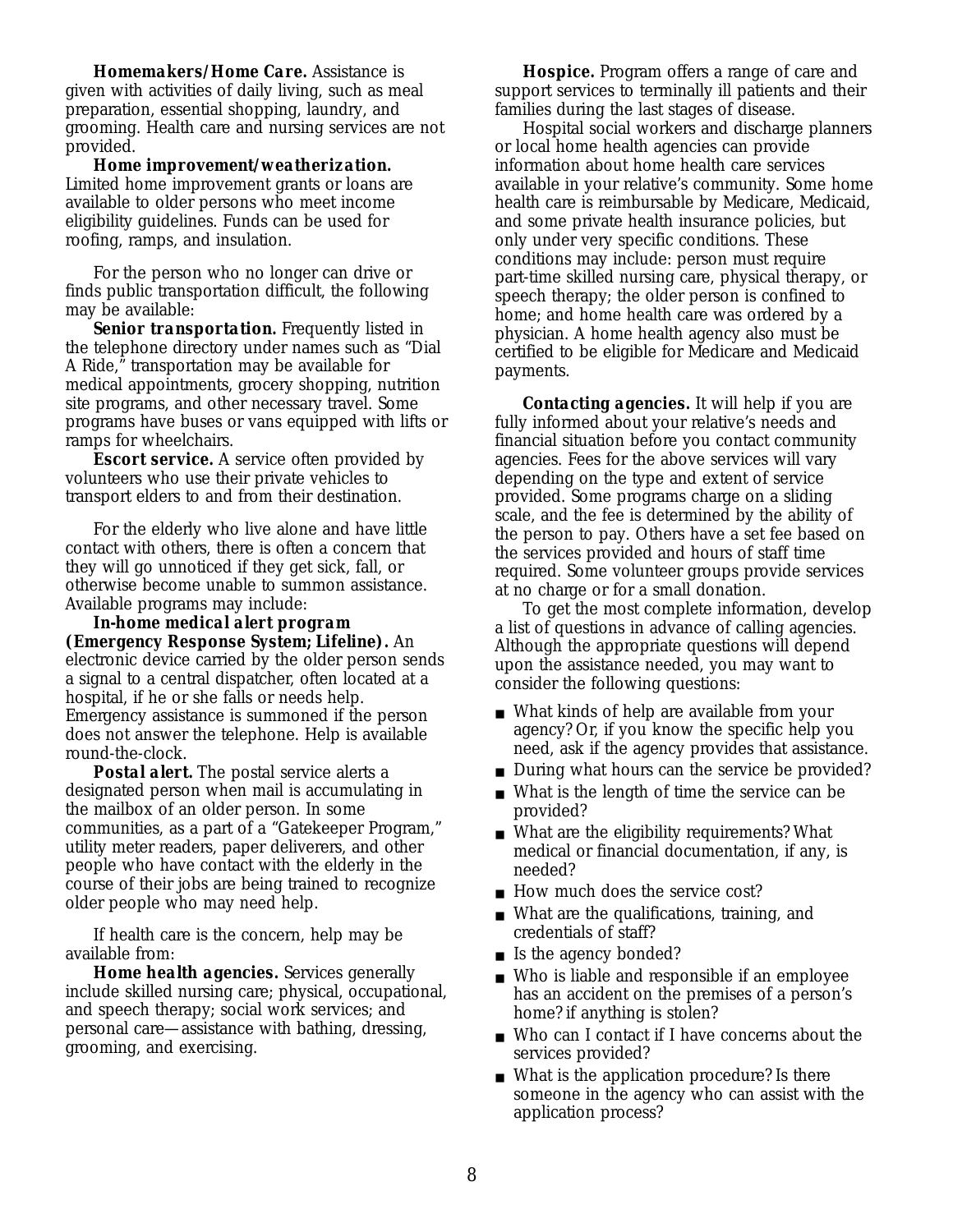Write down the name, title, department, and telephone number of each person you speak with and their comments and recommendations. If an interview is required, be prepared with the necessary information and documentation. Some agencies also will conduct an in-home interview if your relative is extremely frail.

*Hiring your own helpers.* If you hire inhome help without going through a community agency, be sure to check credentials and references! This may save you considerable heartache later on.

The cost of services is generally lower when you hire your own help rather than purchase services from community agencies. However, employing your own workers does require additional time, supervision, paperwork, and responsibilities. You will also need to arrange for back-up help if the employee becomes ill or otherwise is unable to work.

As an employer, you may be responsible for withholding federal and state payroll taxes, Social Security contributions, unemployment insurance, and worker's compensation insurance. For specific information about your responsibilities as an employer, contact your local Social Security office, employment office, or state labor department. Also, check to be sure your family member's home owner's insurance policy provides adequate coverage for an in-home worker in case of injury.

Interviewing potential in-home workers is critical. In preparation for interviews, make a list of questions pertinent to your particular need. Also, write down information about your relative's situation and special problems that prospective employees should know about so they can decide if the job is right for them. Honesty is crucial during the interview. Since the success of in-home services will also depend on your family member's acceptance of the worker, it's critical to have your relative involved in the interview and selection process.

To avoid later misunderstandings, formalize your agreement in writing. The agreement should clearly define expectations, work responsibilities, hours of employment, salary and benefits, frequency of payment, and vacation. The more specific a contract, the less chance for confusion and disagreement. The contract should be signed by all parties before the worker begins employment and each party should have a copy of the signed contract.

Guides which provide detailed information on advertising for and hiring prospective employees, legal requirements, interview questions, and sample contracts include:

*Hiring In-Home Help.* Education and Family Support Services, Neurological Sciences Center, Good Samaritan Hospital, 1040 N.W. 22nd Ave., Portland, OR 97210.

*How to Hire Helpers: A Guide for Elders and their Families.* Task Force on Aging, Church Council of Greater Seattle, 475915th N.E., Seattle, WA 98105.

### **Aids for Independent Living**

Many inexpensive devices are available to make living easier and safer for older persons. For example, a long-handled shoehorn, touch fasteners on clothing, a bathtub stool, color-coded stove dials, a telephone amplifier, and metal tongs for reaching can enhance the independence of an increasingly frail older person. Health-related associations—Arthritis Foundation, Association for the Blind, Parkinson's Disease Association, Multiple Sclerosis Society, Alzheimer's Disease and Related Disorders Association and others—often have booklets available describing such aids and where to purchase them. Your local home health agency also may be a good source for information.

### **Home Modifications**

Relatively simple and inexpensive adaptations often can be made in the home to accommodate a person's changing physical needs. For example, installing grab bars and handrails by the bathtub, shower, and toilet can increase safety in the bathroom. The wheelchair-bound person's independence may be maintained by enlarging doorways, installing a ramp at the front door, adapting a shower to accommodate a wheelchair, and lowering kitchen and bathroom cabinets. Many home health agencies have professionals on staff who can help evaluate a home and recommend modifications.

When a home becomes a burden because of size, cost, or upkeep, an alternative may be converting a part of the home into an apartment. Often called an *accessory apartment,* this change can provide the older person with additional income and the security and companionship of someone living nearby. Sometimes arrangements are made for tenants to provide services—upkeep of yard, home repairs, one meal a day—in return for a rent reduction.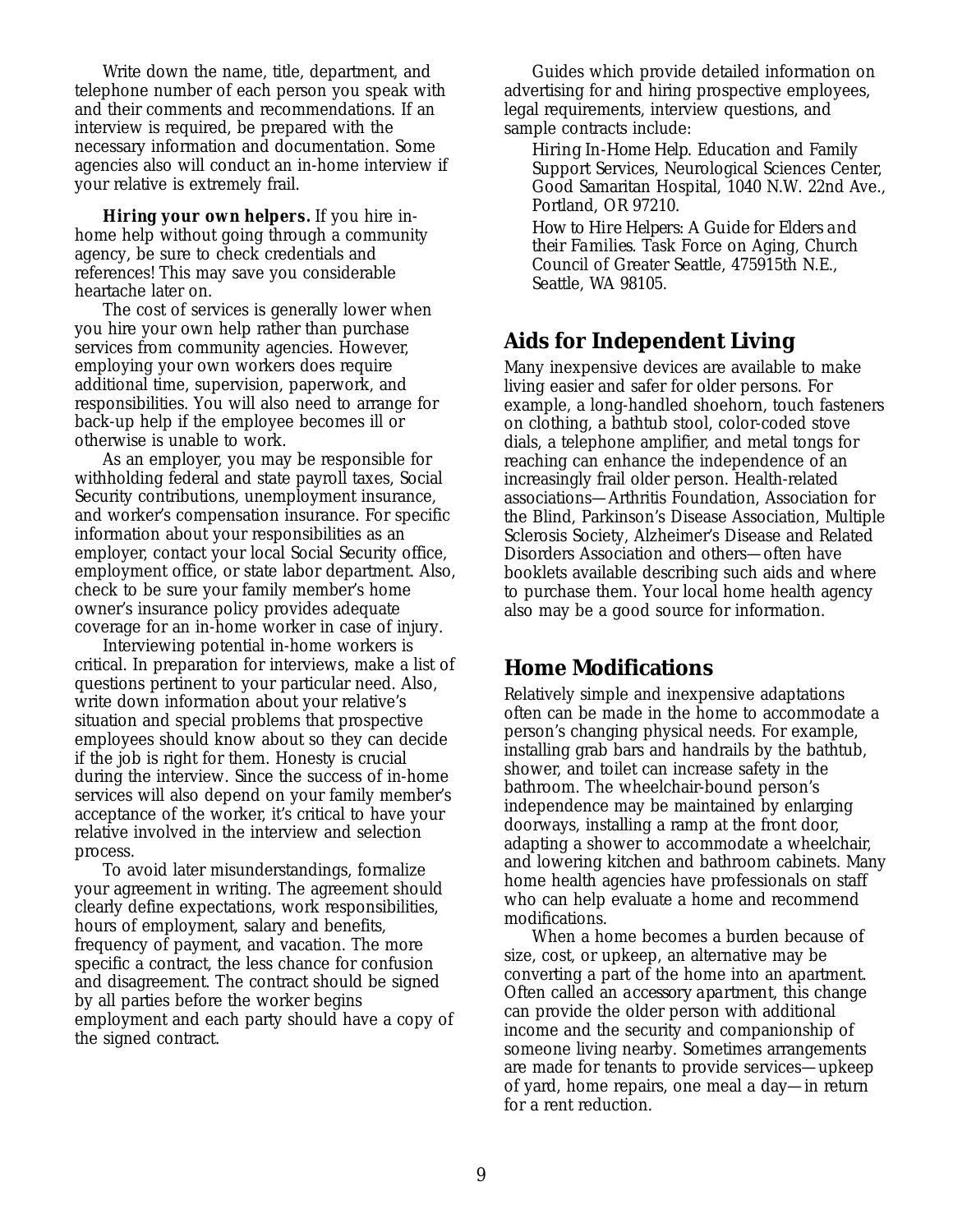Whether or not such a major change is feasible depends on house design, zoning laws, and the cost of renovation (including increases in taxes and insurance) relative to the benefits gained.

### **Housesharing**

Housesharing can be one answer for the older person who has extra living space and needs added income, companionship, or assistance with household chores. And, living with a housemate is sometimes easier than moving in with family. A housesharing arrangement can be set up by renting space in the home, or through an exchange of services in lieu of rent or for a rent reduction. Housesharing, however, is not for everyone. If accustomed to living alone, your relative may not want another person living in his or her home.

If housesharing appears to be a possible option, talk with your family member about how housesharing might improve his or her situation. Discuss what would be essential to your relative in a housesharing arrangement. Would it be income? having someone nearby in case of an emergency? security? a companion for activities? assistance with household chores? or a combination of these? Also, discuss your family member's concerns and how those concerns can be handled.

The success of housesharing depends primarily on how well housemates get along. Therefore, it's vital that your family member is involved as much as possible in interviewing and selecting his or her housemate. Potential housemates should meet several times and talk about expectations, lifestyles, habits (smoking and drinking), preferences, and dislikes. If your family member is not able to

participate in such discussions, then you will need to assess the similarities, differences, and compatibility of your relative and any potential housemate.

Practical issues—such as the division of tasks, use of the kitchen, payment of telephone bills, use of common areas for entertaining—should be fully discussed. If your family member has a dog, does the prospective housemate like dogs? If one person goes to bed early, will the television played by the "night owl" be too disruptive?

A trial period—spending a week or month together before making a commitment for a more permanent arrangement—may help ensure greater success. Also, signing a formal agreement will help prevent future misunderstandings. Financial arrangements, responsibilities, and expectations should be clearly outlined in the agreement.

Zoning regulations and loss of government benefits are potential barriers to housesharing. For example, in some communities, zoning laws allow two or three unrelated people to live together, but not a married couple and an unrelated parent and child. Supplementary Security Income (SSI) or food stamp recipients may risk a reduction of benefits if they share housing because of its effects on income. If your relative receives government benefits, be sure to check with the appropriate federal or state agency.

In some communities, home-matching programs have developed that link people who have housing space with individuals seeking housing. Program staff try to match the older person with a live-in person and assist them in working out mutually agreeable financial and living arrangements. The availability of such programs, however, is limited. ■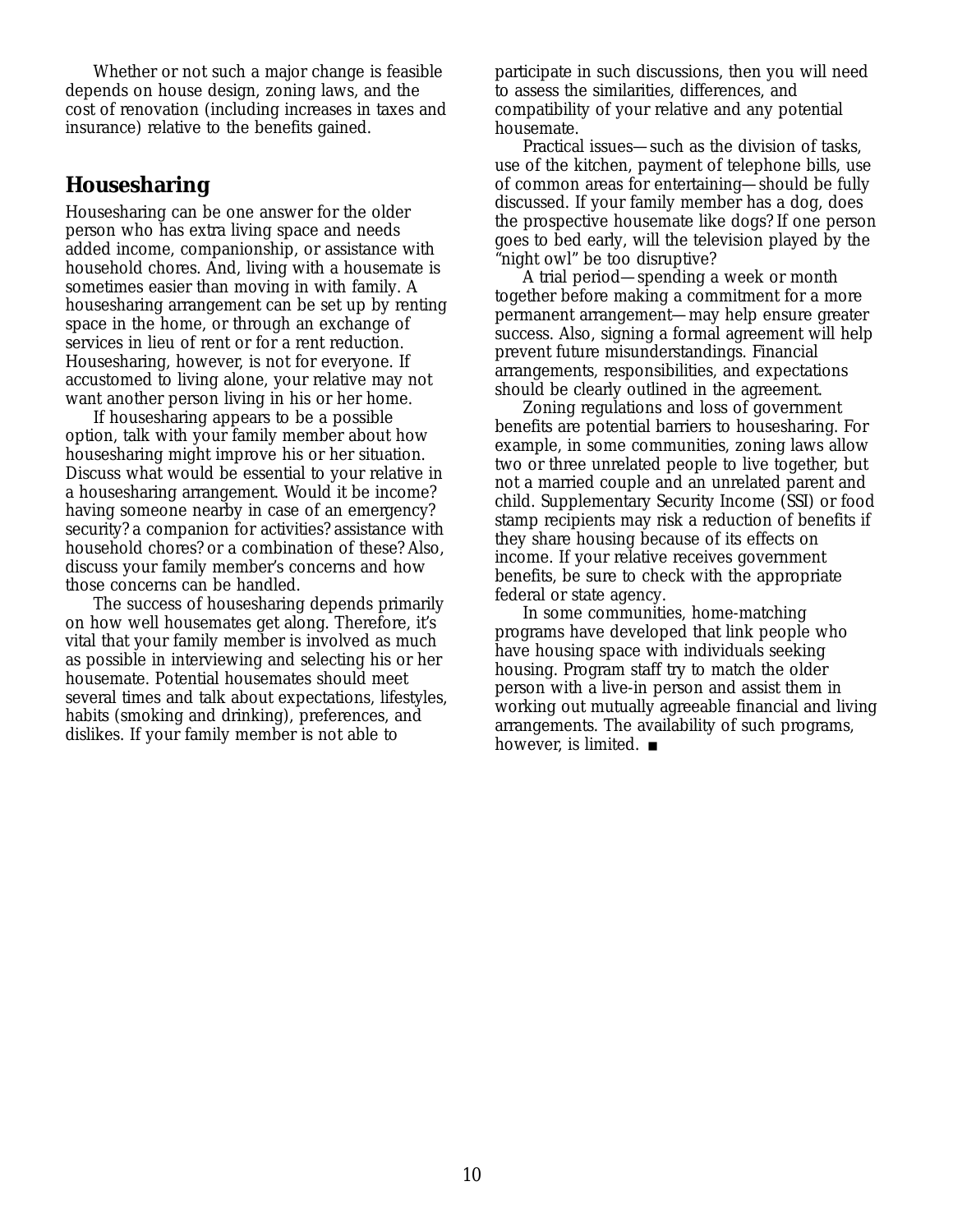### **When Your Relative Refuses Help**

It can be frustrating when you know your family member has difficulty functioning independently yet refuses necessary services. Although you cannot force your relative to accept help, you need to understand the reasons behind the resistance if you are going to have any success overcoming the reluctance. Ask yourself:

- Is my family member concerned about the cost of the service and its impact on his or her savings?
- Does my relative feel he or she does not have a problem?
- Does he or she view agency assistance as "welfare," "charity," or "going on the dole"?
- Is my family member fearful about having a stranger in the house or having possessions stolen?
- Does my relative feel the tasks(s) I want to hire someone to do are ones that he or she can do? Or that family should do?
- Does he or she view accepting outside help as a loss of control and independence?
- Are the requirements of community agencies financial disclosure, application process, interviews—overwhelming to my relative?

It's important to deal with your relative's perceptions and feelings. For example, if your mother feels she does not have any problems, be as objective and specific as you can in describing your observations. Indicate that you know it must be hard to experience changes. If your father views federal- or state-supported services as "welfare," emphasize that he has paid for the service in past years through taxes.

Try to approach your family member in such a way that he or she does not feel helpless. Many of us, regardless of age, do not find it easy to ask for or to accept help. It is best to present the need for assistance in a positive way, emphasizing how it will enable the person to live more independently. Try not to emphasize the person's dependence and what he or she cannot do. For example, avoid statements such as "you can't do that anymore." Pushing a person too hard or focusing only on limitations often increases resistance.

It usually helps to suggest only one change or service at a time and if possible, begin with a small change. People generally need time to think about and accept changes. Introducing ideas slowly

rather than pushing for immediate action increases the chances for acceptance. The more your relative feels a sense of control in planning and making arrangements, the better off you'll both be.

Sometimes suggesting a trial period— "trying the service for a month"—will help. Some people are more willing to accept a service when they initially see it as a short-term, rather than a long-term, commitment. Some families have found that giving a service as a gift works. Examples include giving spring cleaning as a Mother's Day gift, a Christmas gift of hair appointments for the woman who has difficulty brushing her hair because of arthritic shoulders and hands, and home-delivered meals as a get-well gift after surgery.

Some individuals are more willing to accept assistance from someone they know than from a "stranger." Could a neighbor be hired to prepare a daily meal for your relative? Is there a responsible teenager in the neighborhood who could be hired to do grocery shopping or yardwork or provide transportation? Sometimes this person will have more success in getting your relative to accept an "outside service" for a short time when he or she cannot do it.

If your family member persists in asserting, "I'm okay," "I don't need help," try focusing on your own needs rather than those of your family member. For example, saying, "I would feel better if..." or "I care about you and I worry about....Will you consider doing this for me so I will worry less?" sometimes makes it easier for a person to try a service. Having a service suggested by someone your relative respects may also be an effective approach.

Be careful about how much assistance you volunteer to provide. Be realistic about what you can do, and communicate your limits to your relative. For example, if you volunteer to prepare your mother's meals, do your father's laundry and grocery shopping, or clean your grandmother's house weekly, are you really willing to do the task for as long as the person needs it? The need that appears to be for only a few weeks may turn out to be for several months or years. Family members sometime find that once they take on a task they encounter even greater resistance from their relative when they try to hire an agency or person to do the task. ■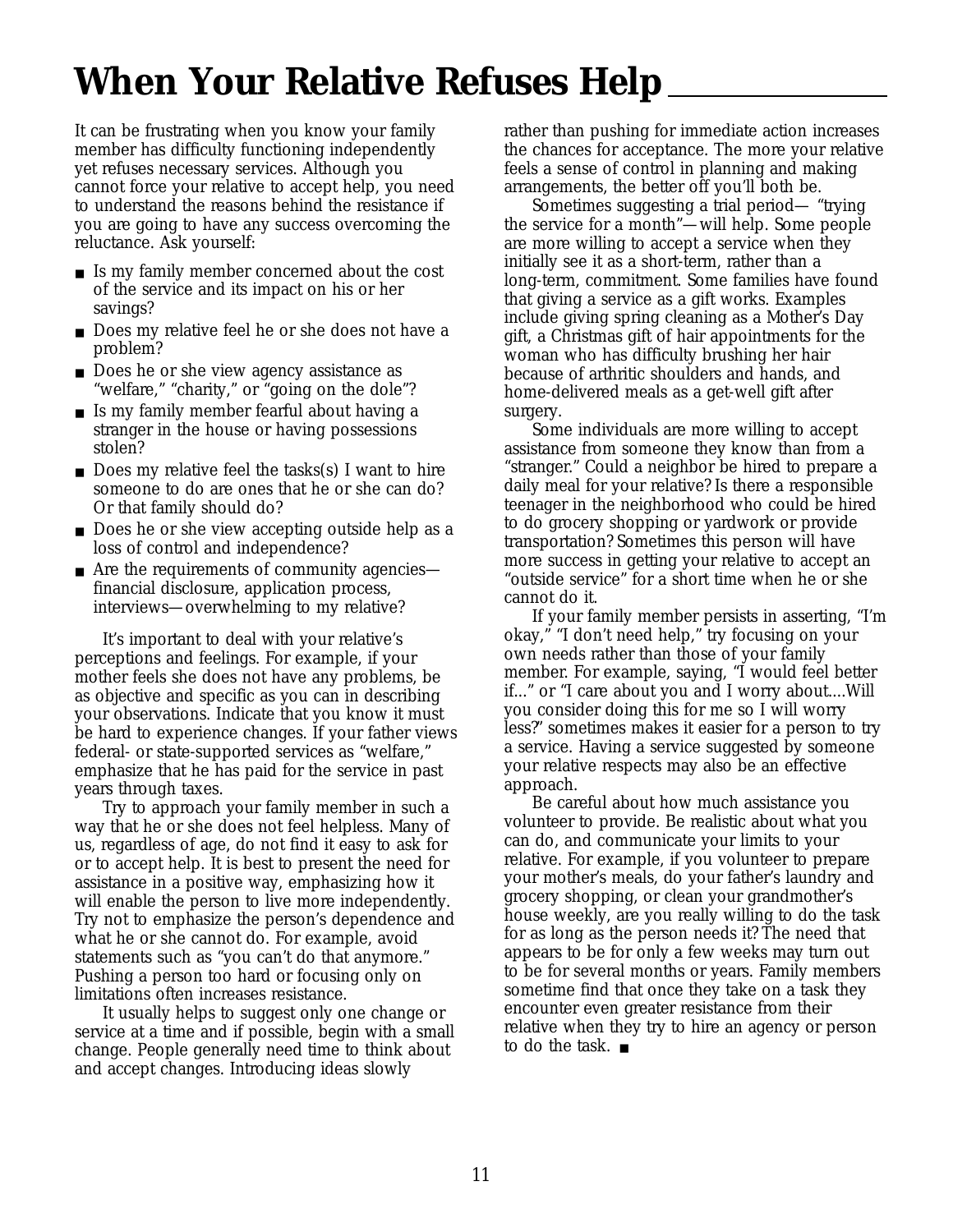### **Group Living Arrangements**

Despite the many advantages, living at home is not always the best choice for everyone. Sometimes it becomes impractical for a person to remain in his or her home because of costs, home maintenance, failing health, loneliness, lack of transportation, or the distance of home from stores, activities, and services.

When living alone is no longer desired or feasible, group housing may be an appropriate alternative. A variety of group living arrangements are available to meet the varied needs of the older population. These include:

- Retirement communities
- Congregate housing
- Residential care facilities
- Adult foster care
- Nursing homes
- Multi-level care facilities

The names of various housing/care arrangements are not universal. Different words may be used in different communities, regions or states. The local Area Agency on Aging and local housing authority are good resources to contact when investigating housing options available in a particular area. Also, look in the yellow pages of your telephone directory under "Retirement Homes" and "Nursing Homes." For information about religion-affiliated homes, call a local church of the particular faith or denomination.

The best housing choice depends on an older person's needs, level of functioning, and financial resources. These needs may change with time, requiring a person to consider another option. Therefore, it's wise to consider housing possibilities before the need for change arises. The goal is to select housing which offers the greatest degree of personal independence, while meeting safety, comfort and convenience needs. Generally, the more extensive the services, the more costly the housing. Thus, the resources of your family member will be an important factor as you consider group living.

With any group living, there are disadvantages. There can be a degree of regimentation and some loss of privacy. However, advantages often include recreational and social activities, less isolation, security, reduced home maintenance, companionship, and health services.

### **Retirement Communities**

Retirement communities are for active retired persons of at least a certain age. Thus, they separate residents from the noise and activity of young families.

Housing types and sizes vary greatly. They include single family dwellings, townhouses, duplexes, high-rise apartments, condominiums, and mobile homes. Living units may be for rent or sale. Retirement communities may or may not provide support services. In many communities, only the usual community services such as police and fire protection are provided. Others provide recreational and social activities, household maintenance, and repair. Some retirement complexes offer a range of services—housekeeping, group dining, and transportation for special events, shopping, and medical appointments—for an additional fee. A few have infirmaries for short-term nursing care; long-term nursing care usually is not available.

A potential resident generally must be independent in all aspects of daily living (for example, able to bathe, dress and take medication without assistance), mentally alert, have bowel and bladder control, and be able to walk. Some facilities allow walkers and wheelchairs.

*Continuing Care Retirement Communities (CCRCs).* A Continuing Care Retirement Community (also called "Life Care") offers lifetime housing and includes independent living, personal care, and nursing services. It can be a way to assure independent but supportive living as long as possible in the same setting with a guarantee that nursing care is available if needed. Residents may move from one care level to another as their needs change. The availability of multiple levels of support can be particularly advantageous to couples, enabling both to stay in the same community even when one partner needs nursing home care. Another advantage is that a person's support system can remain uninterrupted as needs change.

Continuing Care Retirement Communities usually offer a variety of services. These may include personal conveniences (beauty and barber shops, banks, library); organized social and recreational activities; educational programs; exercise classes; craft and woodworking room; gardening space; transportation; and health care.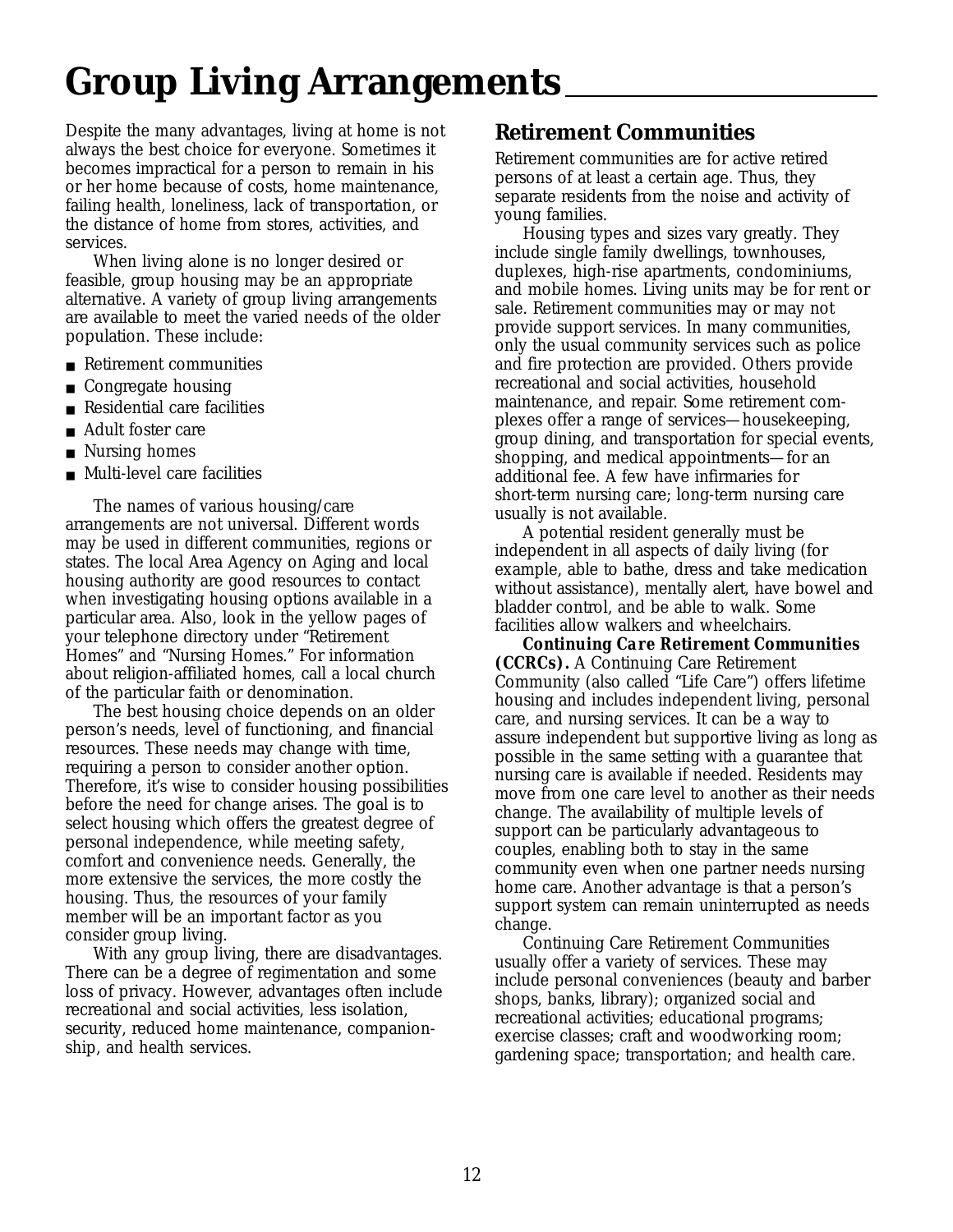Some CCRC's provide full health care benefits at no additional charge. Others offer full care, with additional charges after a specific number of days of health care per year. Still others charge for certain medical services. Because of the many services and activities available, living in a Continuing Care Retirement Community can be costly. There is usually a substantial entrance fee plus monthly charges.

Admission requirements are generally restrictive regarding minimum age, health, and finances. Some also have a long waiting list. A person may be on a waiting list for months or even years.

Before signing a contract, seek legal or financial advice. Learn all you can about:

- The reputation of the sponsors and the management
- The financial integrity of the institution
- Reserve funding to protect the residents
- Entrance requirements
- Conditions, if any, under which the entrance fee is refundable
- Services included in the fees
- How monthly charges are established
- Conditions under which fees may be increased
- Type of health care facility
- Health and personal care services available in independent living units and those available only in care facilities
- Limits to the health and medical care covered by the regular fees
- Conditions under which a person may be asked to move
- Policies for transferring a resident to and from different levels of care
- How long a living unit will be maintained if a person is temporarily transferred to a nursing unit
- Actions taken if personal financial resources are depleted.

Because of the financial investment required in a CCRC, a person should visit several times before making a commitment. If guest quarters are available, it may be wise to stay in the community a few nights to get a better feel of the surroundings, activities, residents, and staff.

### **Congregate Housing**

Congregate housing (sometimes called assisted independent living) is for the person who needs little or no assistance. Residents have their own private apartments, including a kitchenette for light meals and snacks. Limited services are available. These may range from a central dining room and

meal program to organized recreational activities, health, transportation, housekeeping, nonpersonal laundry, and security services. Some services may be optional. Many have emergency signaling devices in bedrooms and bathrooms for summoning help.

Most require residents to be able to live independently. Cost varies depending on the housing and services provided. Some facilities are privately financed; others are publicly financed.

*Low-income housing.* In recent years, many communities have built housing for older people with low and moderate incomes. Rents are subsidized and therefore lower than market rents. A person's rent is adjusted to a percentage of his or her income.

In some areas, a short supply of units requires a person to be on a waiting list for several months. For information about low-income housing, contact the local Housing Authority.

### **Residential Care Facility**

A residential care facility (sometimes called "board and care home," "personal care," "sheltered housing" or "domiciliary care home") may be the answer for a person who needs assistance with personal care—such as bathing, grooming, dressing, getting in and out of bed or bathtub, and medication supervision. Meals, social activities, laundry, and housekeeping services are also provided. Some facilities have studio or onebedroom units. Typically they lack kitchenettes, but usually have private bathrooms and storage areas. Other facilities have private or shared rooms. Sharing a room can be a difficult adjustment for some older people.

Residential care facilities are generally licensed (however, not in all states) and must meet design and operating standards, including minimum staff requirements. Staff coverage is provided 24 hours a day. Prospective residents generally must be fairly mentally alert; able to dress, feed, and take themselves to the toilet; able to eat meals in a central dining room; and need no more than moderate assistance with personal care or behavior supervision. Some facilities will accept persons who use walkers or wheelchairs.

### **Adult Foster Care**

Adult foster care (also called "Adult Family Homes") is provided in a private home occupied by an individual or family who offers room, meals, housekeeping, and generally minimal supervision and personal care for a monthly fee. The care given varies depending on the resident's needs and the provider's background, training, and interests.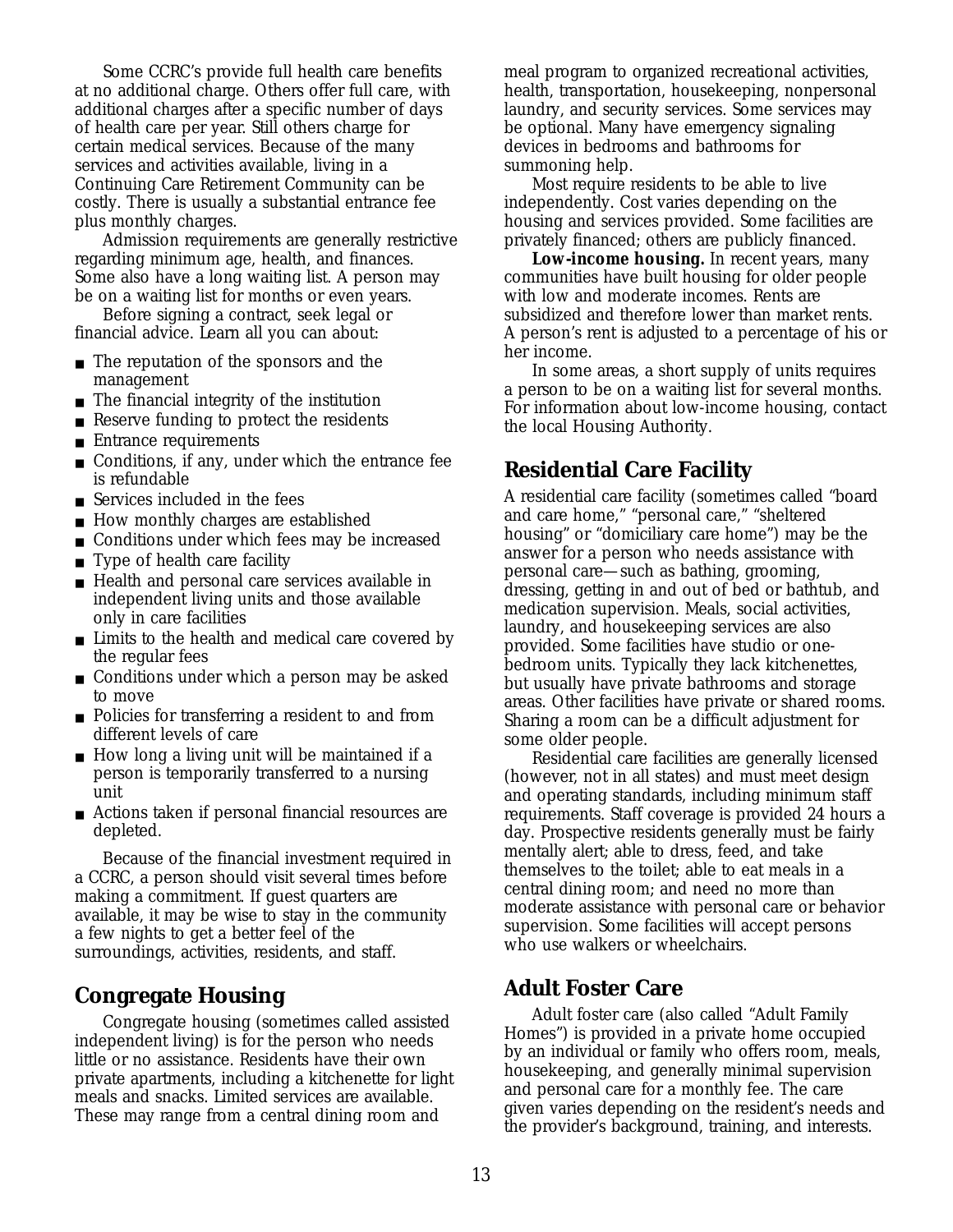Care can range from simple room and board with laundry and transportation provided, to help with bathing, dressing, toileting, and feeding. Staff can remind a resident to take medications, but cannot administer it unless the provider is a licensed nurse. A few adult foster care homes, operated by nurses, provide some nursing care.

There are considerable differences in the services offered and the quality of adult foster homes. Call your local Area Agency on Aging for information about homes in your area. Before making a decision, tour and evaluate as many homes as possible. Talk to families and residents of the homes, as well as the care providers.

There are specific requirements for a "licensed" adult foster care home, including maximum number of residents; physical requirements such as zoning, type of construction, and bedroom size; furnishings; meal service; and medicine storage. Providers must live in the home and provide 24-hour supervision.

A potential resident is typically a person who is mentally alert to moderately confused, needs some assistance with personal care and/or 24-hour supervision. Usually, the person must have bowel and bladder control and be able to walk or use a cane, walker, or wheelchair. Foster care providers generally will not accept persons who wander because they cannot leave other residents to search for the wanderer.

### **Nursing Home Care**

If a family member is seriously ill and needs extensive or continuous nursing care or 24-hour supervision, a nursing home may be the best choice. In addition to nursing care, nursing homes usually provide rehabilitation programs and social activities.

In general, nursing homes provide two levels of care: intermediate and skilled. These terms refer to the intensity of nursing services offered by the facility. Intermediate care is designed for people who require assistance with activities of daily living and some health services and nursing supervision, but not constant nursing care. Persons who need certain rehabilitation services also may be appropriate for intermediate care. Care is ordered by a physician and supervised by a registered or licensed nurse.

Skilled nursing care is for individuals who need 24-hour medical supervision, skilled nursing care, or rehabilitation, but do not require hospitalization. This might be an appropriate placement for a person recovering from a broken hip or recent

stroke or suffering from an illness requiring round-the-clock nursing care. A physician's order is required for admission.

Some facilities offer a third level of care, sometimes called custodial care. This care level is suitable for people who do not need the care of a practical nurse, but do require supervision and assistance with personal care and other activities of daily living. Often this kind of care is required by persons suffering from dementing illnesses such as Alzheimer's disease. Some facilities have special units designed for the cognitively impaired person.

Preadmission screening is available or required in some states for nursing home admission. A team of professionals provide an assessment of the older person's functioning, the appropriateness of nursing home placement, and possible alternatives.

If you anticipate nursing home care may be needed in the future, investigate nursing homes in advance. It will make for a better, less frantic, and less emotional choice. Good nursing homes are in demand so you'll want to consider more than one facility as a possibility. At the time your relative needs a nursing home, your first choice may not have a bed available.

To receive Medicare or Medicaid coverage for intermediate or skilled nursing care, the facility must be government certified. Remember, too, the older person must meet certain requirements. Medicare provides only limited coverage for nursing home care. There are income and asset eligibility requirements for receiving Medicaid. For information about Medicare, contact your local Social Security office. Information about Medicaid is available from county welfare, health, or social service agencies.

### **Multi-level Care Facilities**

Some facilities offer a variety of living arrangements and levels of care under one roof. For example, one section of the facility may have independent units (apartments or cottages with kitchens); another section where limited support services such as meals are provided; a residential care section where assistance is provided with personal care; and a section where nursing care is provided.

A major advantage is that residents may be able to move back and forth between areas as their needs change. A multi-level care facility, like the Continuing Care Retirement Community, can be beneficial for couples who have two different levels of care needs. ■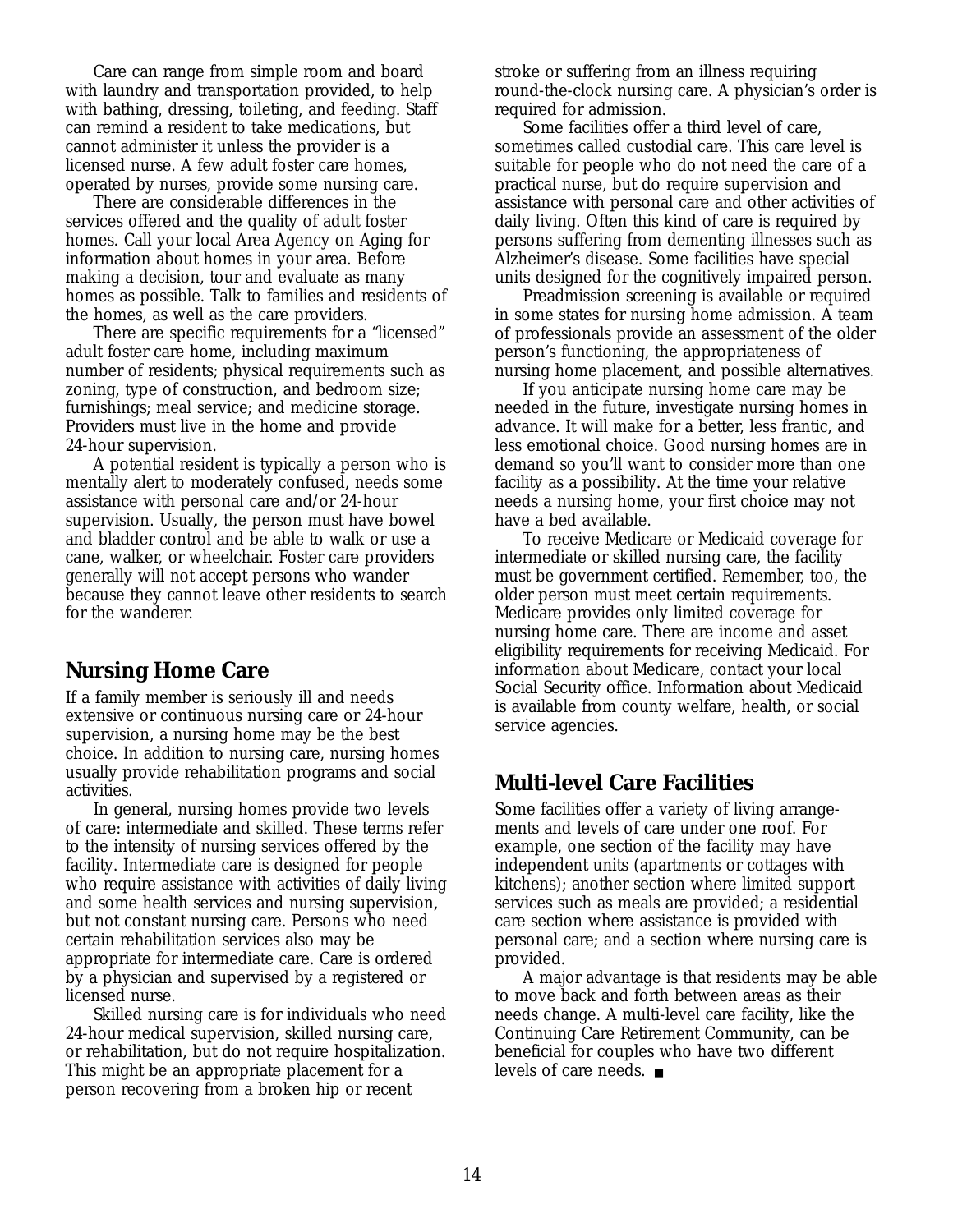# **Selecting Group Housing**

The primary goal in selecting a facility is to choose one that is affordable and will permit your relative to remain as independent as possible while meeting his or her needs. Although you will want to ask specific questions depending on the type of group living arrangement being considered, you may find the following general questions helpful:

- What is the reputation of the facility in the community? Have complaints been lodged against the facility with the Better Business Bureau or with the state regulatory office?
- What are the admission criteria and procedures?
- How long is the waiting list?
- What is the cost per month? How are the fees established? How often do they change? What services are included in the basic fee? What services are considered extra and what do they cost? Are there hidden costs?
- If meals are provided, is there a selection of entrees at each meal? Is the food attractive, nutritious, and tasty? Can a special diet be accommodated? Is there an additional cost? Is a tray available if a person cannot get to the dining room?
- What are the "house rules"? Are they overly restrictive?
- What are the policies regarding personal furniture and possessions?
- Are pets allowed?
- What is the size of a resident's living quarters? Is storage space adequate? Must the room be shared?
- How accessible are various areas of the facility if a cane, walker, or wheelchair is used?
- What security is provided? To what extent does management assume responsibility for the security of personal belongings?
- What assistance is available in an emergency?
- What is the policy about holding an apartment/ room for a resident who is hospitalized or needs a more intense level of care for a period of time?
- Under what circumstances would a resident be asked or forced to move? How much notice is given? What about refunds?
- Are there restrictions on having visitors? Are overnight accommodations available for out-oftown guests?
- What recreational, social and therapeutic activities are provided?
- What are the procedures for registering a complaint?
- Is there a resident's council or other organized means for gaining input from the residents?
- What is the general atmosphere of the facility and the attitude of staff?
- What is the philosophy of the administrator toward the residents? toward the residents' families?
- How are families involved?

Any group living arrangement should be carefully evaluated. For the most successful planning and placement, involve your relative to the greatest possible extent. Tour appropriate facilities together and visit more than once. For example, visit at mealtime, during an activity, and on weekends as well as during the week. Talk to staff and residents. Observe the environment and how staff interact with residents. Visit long enough to assess a normal day.

Talk with the housing manager, administrator, or care provider until all questions are answered. Also, when you make care arrangements, give an honest and complete picture of your relative's needs—medical, social, emotional, behavioral, and financial. This will help insure that you and your relative select the most appropriate living arrangement. Before signing any contract, be sure you and your family member fully understand the terms of the agreement. If you have concerns, ask a lawyer to review the contract. ■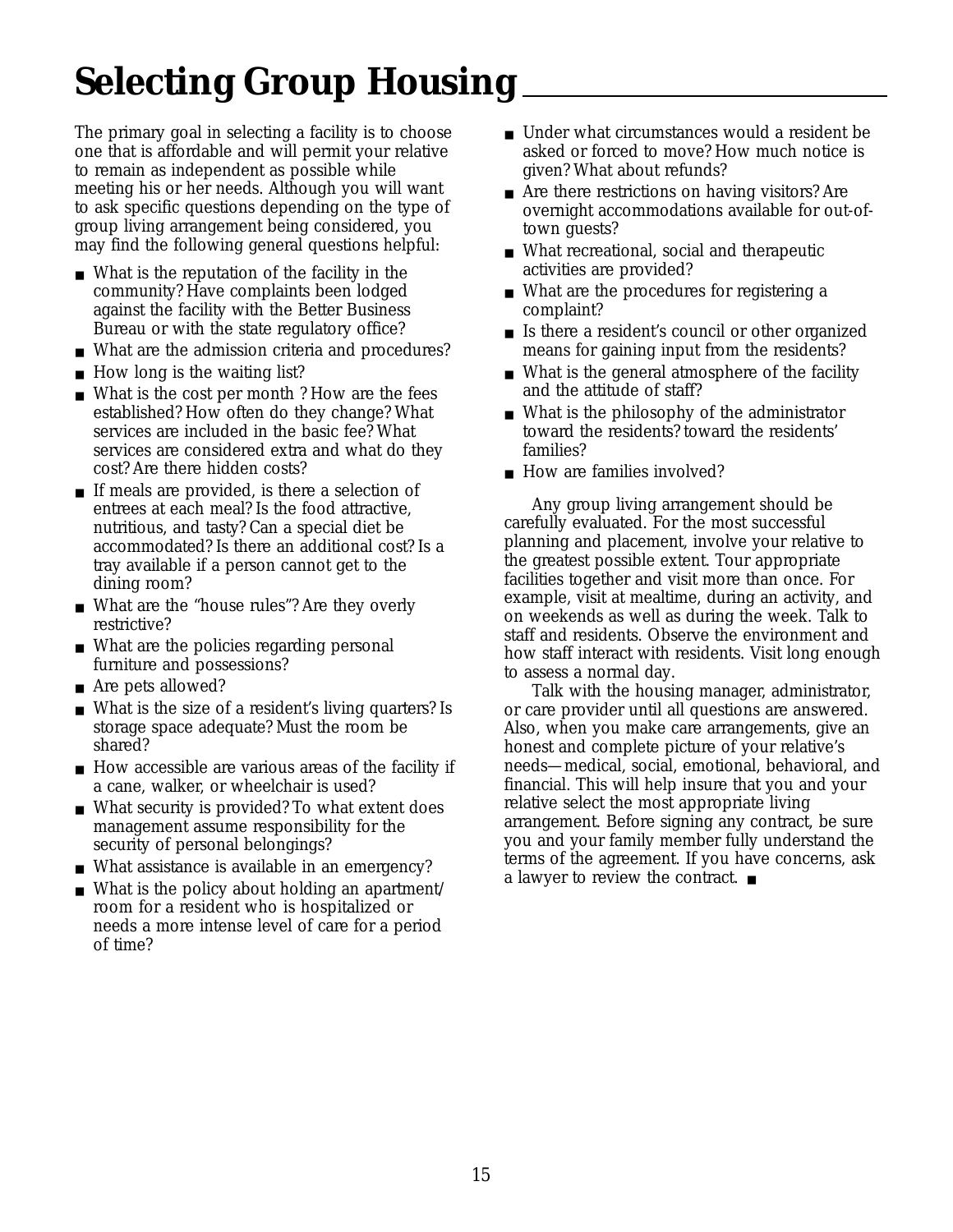# **Living with Relatives**

Sharing a household with a parent requires major adjustments by everyone. The same is true for two older siblings or any relatives who have not been living together. For some families it works well, enriching the lives of everyone; for others, it doesn't work at all! A lot depends on the people involved.

On the positive side, it can mean increased companionship, a sharing of expenses and work loads, a feeling of security and usefulness for the older person, and someone to care for young children. The arrangement can work well if there is a history of good relationships and everyone respects each other, shares common values, and agrees on roles, obligations, and responsibilities.

Joining households is not always the best option. In some families, it results in unhappiness for everyone. Values may conflict. Everyone may have different expectations for each other and how things should be done. Adult sons and daughters sometimes find themselves being treated and reacting as though they are children again. One woman, for example, found herself still fighting the same battles she fought with her mother at age 16. Parents may equally resent being told what to do by their children.

Before joining households, it's important for everyone to carefully weigh the advantages and disadvantages, and consider the possible consequences for each person involved. The decision should not be made hastily. Ask yourself: Is this something I really want to do? Or am I doing it out of feelings of guilt, a promise made years ago, sentimentality, a sense of obligation, or because others think this is what I should do? Does my family member really want to live with me? Thoughtful decision-making will save you and your family much guilt and resentment. Preventing hard feelings is easier than repairing them.

Although each family will have unique concerns to deal with, the following questions point to areas that should be considered and discussed before making a final decision. Honestly answering these questions and considering the implications of your answers will help you and your family to decide whether or not joining households is a good option. And if you do decide to live together, your answers may help you identify potential "trouble spots" and deal with them before problems develop.

*Can you honestly expect to get along together day-to-day?* How have extended visits gone in the past? Previous family relationships can tell you a lot. Both pleasant and unpleasant aspects of earlier relationships are likely to reappear when you live together. If you have unresolved conflicts from the past, they probably will worsen if you live together.

*How do other members of the household feel about joining households?* The feelings of your spouse and children need to be considered since they, too, will need to make adjustments.

*Can the home physically accommodate another person(s)?* Will everyone have adequate living space? Will ground floor living areas need to be reallocated to provide bedroom space for a person with limited mobility? Will anyone have to give up current space? If so, how do they feel about it?

*How will common living spaces be shared?* What arrangements will be worked out if there is only one bathroom? Will the older person, as well as younger family members, be able to have friends visit without the rest of the family present?

Cramped living quarters can ruin the best relationships. Think about the space another person will require in the family room (can you still sprawl out on the couch?), the hall closet, refrigerator, cupboards, and the bathroom, in addition to having his or her own bedroom.

Privacy is important for the person moving in as well as for those occupying the house. For most families, the greater the privacy, the better.

The temperature of a house can be an issue. How will the temperature be handled if your older relative needs more warmth than is comfortable for other family members?

If your older relative is healthy, the ideal situation is for him or her to occupy a separate apartment (accessory apartment) with private entrance, bath, and kitchen. However, remodeling costs and/or zoning regulations may prohibit this. If a separate apartment is not possible, at least a private room should be available.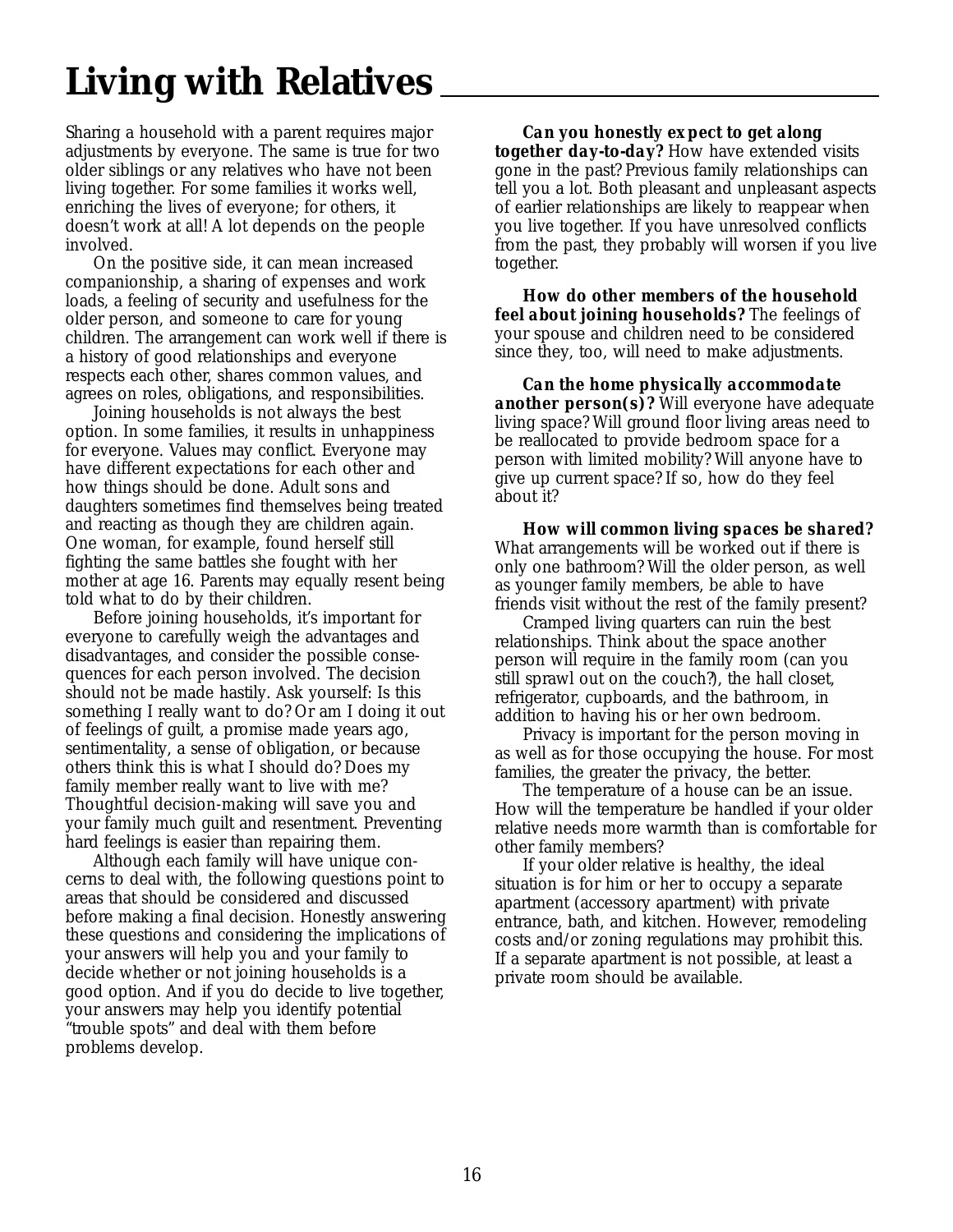*Are family members willing and able to communicate with each other?* Being able to discuss issues and needs not only with your older family member, but also with your spouse and children is important. The best situation is when all family members feel comfortable talking about issues together and with each other individually.

*Does your relative have personal habits that irritate family members?* Personal habits and "those little things" that can be tolerated at a distance or during brief visits can become magnified when living together. The "little things" added together can become catastrophic.

*Is there agreement about who will do what* in the household? Are you willing to allow your relative to complete tasks in his or her own way? Will your relative try to change the way other family members do things? Can your relative (or you) adjust to living in a household in which he or she is not the head? The best situation is when each person contributes to household tasks, but does not intrude on other family members.

*Can everyone agree on financial arrangements?* Specific plans are the best, including the older person's contribution, who will pay for what, and how financial decisions will be made.

#### *Can you and your relative accept differences in each other's way of living or would these differences be too distressing?*

Differences in lifestyle, ways of doing things, what one does or does not eat, alcohol and cigarette use, housecleaning standards, friendships, leisure activities, and religious practices can make daily contact difficult if such differences are not accepted.

*Will children be a source of conflict?* Is your older relative able to leave decisions to you and your spouse or is he or she likely to interfere and disapprove of your methods of child-rearing and discipline? What power of discipline will your relative have over your children?

*What changes will family members have to make in activities, daily routine, or lifestyle?* How do they feel about these changes?

How routine matters are handled can make a difference in the relationship. For example, will a teenager's stereo upset Grandpa? Or, will the loudness of the television needed by the hearing-

impaired elder be disruptive to the rest of the family? If there is only one television set, who determines which programs will be watched? If your mother has a special diet or own food preferences, will family meals be planned to meet her needs, or will her food be prepared separately?

*Will your relative be dependent on you and the family?* If so, in what ways? What will be the impact? The type of dependency can be an important factor. Physical dependency can be particularly difficult. The older person may feel like a burden and you and other family members may have to adjust schedules and give up activities to provide care.

If your parent will need care, *make caregiving plans prior to joining households.* Will your relative be able to stay alone if you want to get away for the weekend or take a vacation? If not, will he or she accept someone else staying in the home? You need to plan for breaks! Find out if there is a respite care or adult day care program in your community. It's important to avoid becoming overwhelmed and emotionally and physically exhausted by caregiving demands. Hiring outside help may ease the emotional stress, but increase the financial burden.

Will your family member be dependent on you for companionship and activities or does he or she have interests, activities, and friendships? If your relative is moving in with you after living in the community, efforts may need to be made to help him or her to maintain these contacts. If a move into your home also means a move to another community, your family member could be isolated from familiar friends and activities. A crucial question then is, how well does your relative get along with people and how easy will it be for him or her to make friends?

When a person is financially dependent, everyone may feel the strain. The parent may feel uncomfortable if not able to contribute equally to family expenses or a family member may resent having to change spending patterns to support another person.

If your relative does not drive, how will transportation be provided? Will your parent be dependent on you for transportation? Can transportation be provided by friends? Is public transportation accessible? Is there a senior transportation service?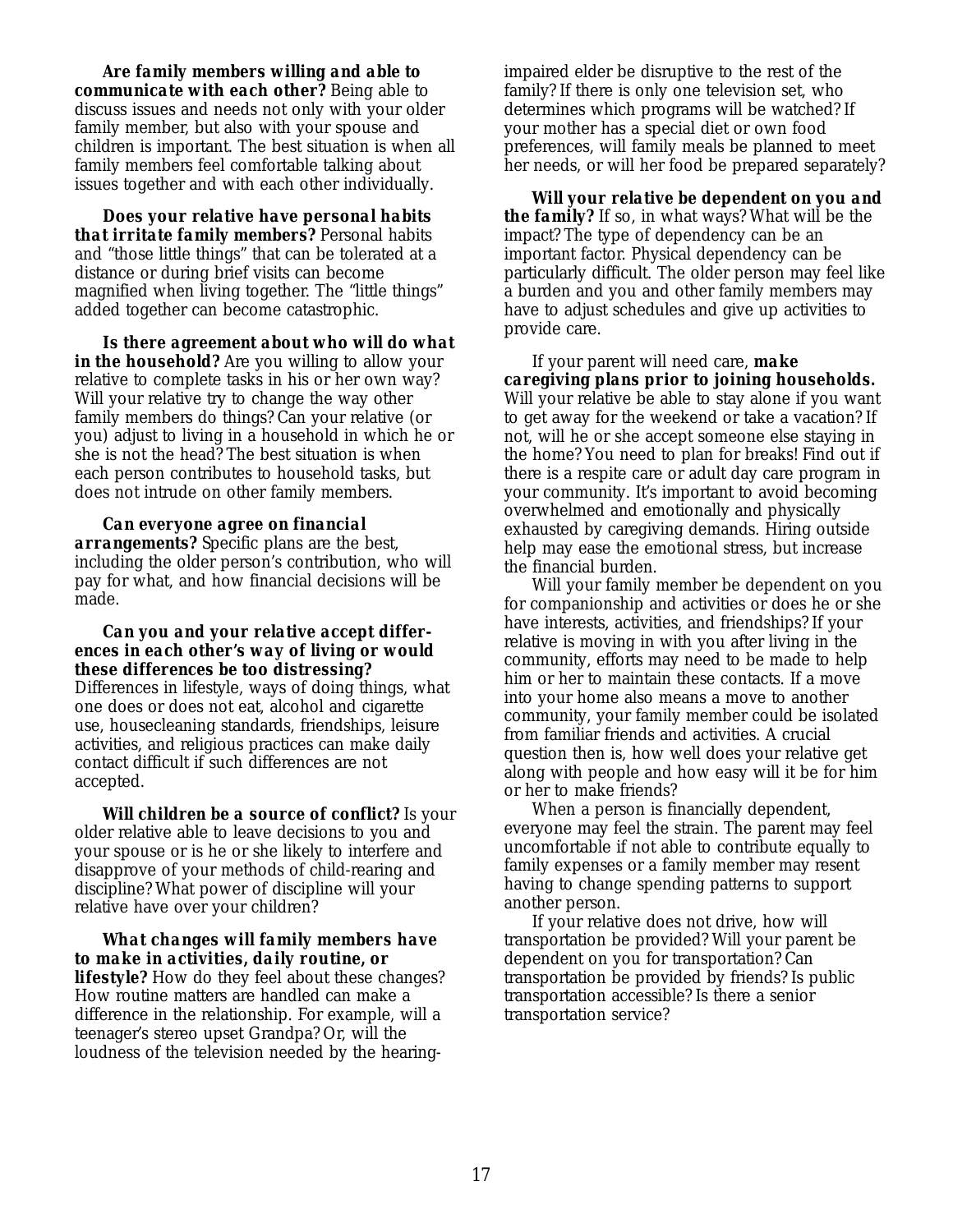Although separate households prevent many sources of friction, good relationships can be worked out when generations live together, but it does require planning and a willing cooperation by everyone. Since no one can predict the outcome of a joint residence, consider a trial period first before making a long-term commitment. Also, consider options if living together proves not to be satisfactory or situations change. This provides a dignified way out for everyone.

Many potential problems can be prevented if ground rules are established and matters settled before joining households. This isn't always easy, but it can prevent a lot of grief. Everyone who will be living together should be involved in discussing and setting the ground rules. Consider holding a

family conference. Writing down agreements may help prevent subsequent family quarrels.

If you are married and/or have children, it's important for you and your spouse to discuss how you will maintain your privacy, your relationship with each other and with your children, and how you will deal with the frustrations that accumulate even in the best marriages. If joining households is likely to result in constant conflict with your spouse, then you should find another living arrangement for your older relative.

No matter how caring or loving your relationship is with your older relative or how much effort is put into reaching agreements prior to joining households, conflict will occur. Expect you'll have disagreements, then settle them quickly. Don't allow frustrations and conflict to fester! ■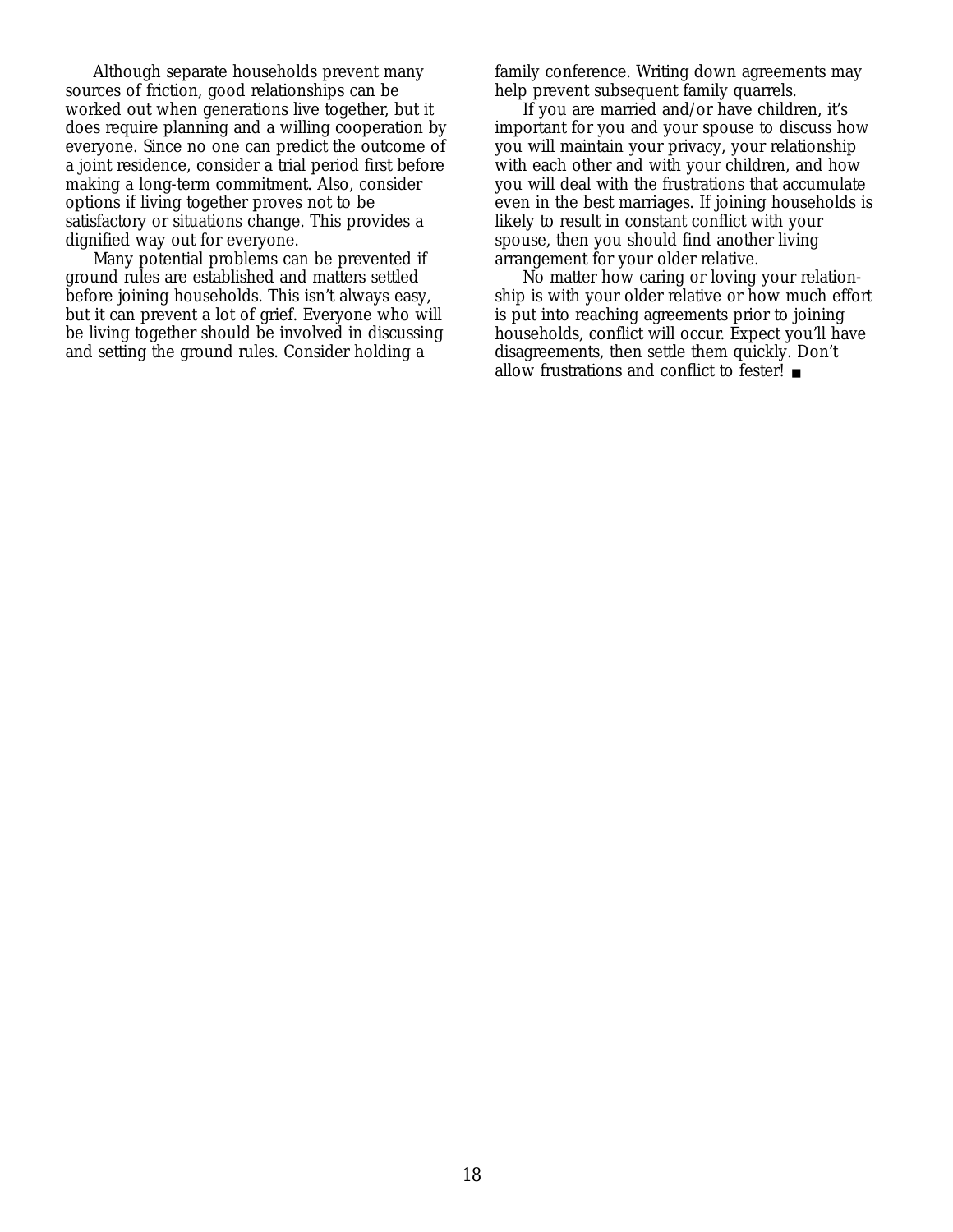## **Conclusion**

Few people plan for the possibility of not being able to live independently. Yet, planning before a crisis can give a person a sense of control. It's often difficult to find a comfortable time to raise the issue with your relative, and the conversation may not be easy. However, your family member is more likely to listen and talk if you say you are raising the topic because you care and want what is best for him or her. It's important that your relative feels you want him or her to maintain maximum control.

One way to open the conversation is to ask some "what if's." For example, "Mom, what would you want if you could no longer cook without help, or if your arthritis became so severe you couldn't maintain this house alone? What care facility would you prefer if you had an accident and broke your hip and the doctor said you needed nursing home care before returning home?"

A discussion of this nature can create anxiety. You can give some reassurance by saying something like, "Chances are this will never happen, but if it should, I want to know what you want so I can best help." Another way to open the

conversation is to look for "natural" opportunities to talk. For example, when a friend or another relative experiences a health crisis or can no longer live independently, you can use the situation to introduce discussion. Or, describe a situation of a friend who recently helped a parent move or an older person who had to make a change in living arrangement. Then, follow the story by asking, "What would you have done if you were in that situation?"

If your parent refuses to talk or denies the possibility of ever having to change his or her living situation, you cannot force discussion. You can only emphasize in a kind manner that you were raising the issue out of love and can understand how difficult it is to think about the possibility of not being fully independent and self-sufficient.

Sometimes just raising the issue of independence may open the door for your family member to approach you at a later date. Even if this never occurs, at least you can feel better because you made an effort. ■